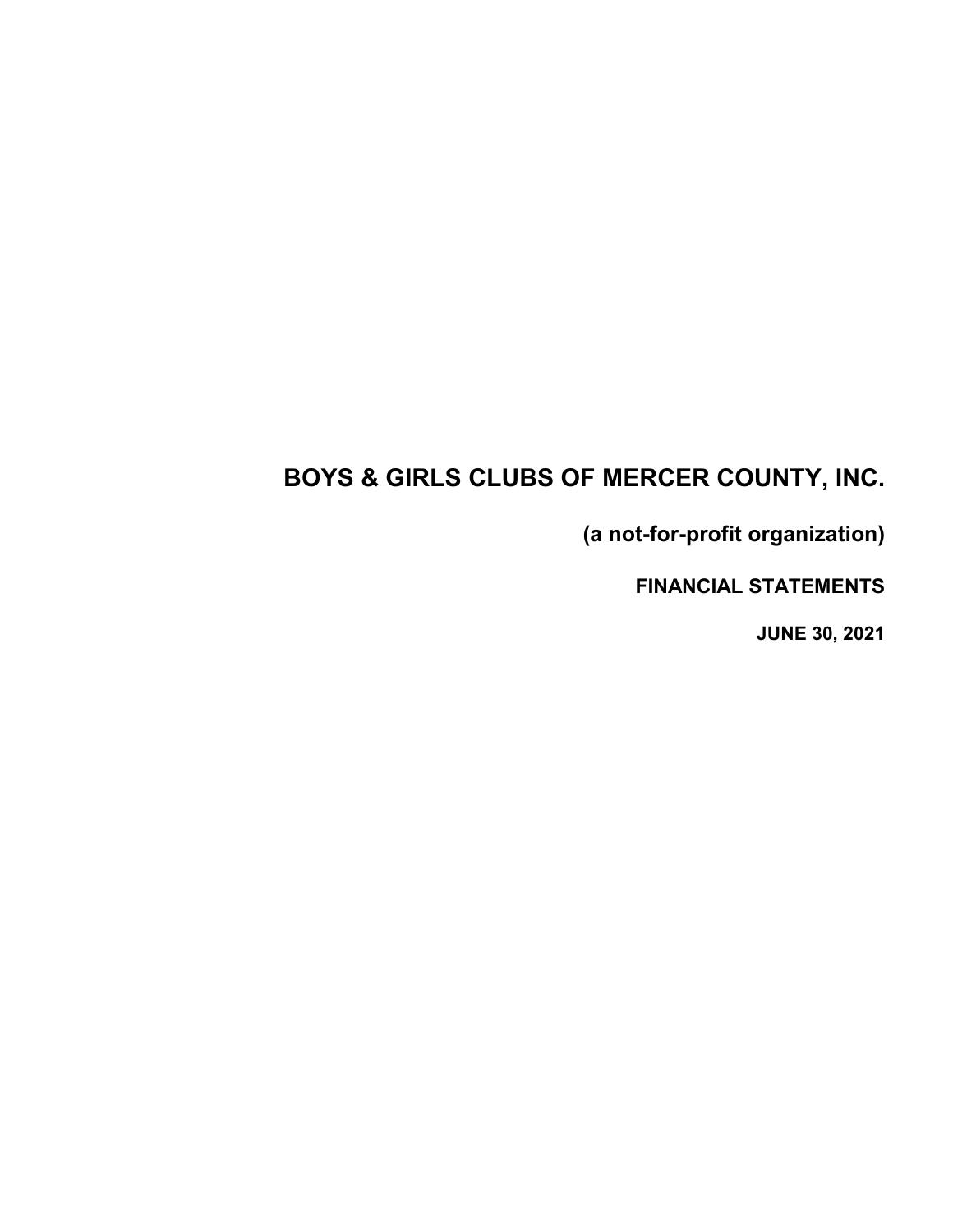## **Boys & Girls Clubs of Mercer County, Inc. Table of Contents June 30, 2021**

|                                                                                                                                                                                                                          | Page      |
|--------------------------------------------------------------------------------------------------------------------------------------------------------------------------------------------------------------------------|-----------|
| <b>Independent Auditor's Report</b>                                                                                                                                                                                      | $1 - 2$   |
| <b>Statement of Financial Position</b>                                                                                                                                                                                   | 3         |
| <b>Statement of Activities</b>                                                                                                                                                                                           | 4         |
| <b>Statement of Functional Expenses</b>                                                                                                                                                                                  | 5         |
| <b>Statement of Cash Flows</b>                                                                                                                                                                                           | 6         |
| <b>Notes to Financial Statements</b>                                                                                                                                                                                     | $7 - 17$  |
| Independent Auditor's Report on Internal Control Over Financial Reporting and on<br>Compliance and Other Matters Based on an Audit of Financial Statements<br>Performed in Accordance with Government Auditing Standards | $18 - 19$ |
| Independent Auditor's Report on Compliance For Each Major Program and on<br>Internal Control Over Compliance Required by the Uniform Guidance                                                                            | $20 - 21$ |
| Schedule of Expenditures of Federal and State Awards                                                                                                                                                                     | $22 - 23$ |
| Notes to the Schedule of Expenditures of Federal and State Awards                                                                                                                                                        | 24        |
| <b>Schedule of Findings and Questioned Costs</b>                                                                                                                                                                         | 25        |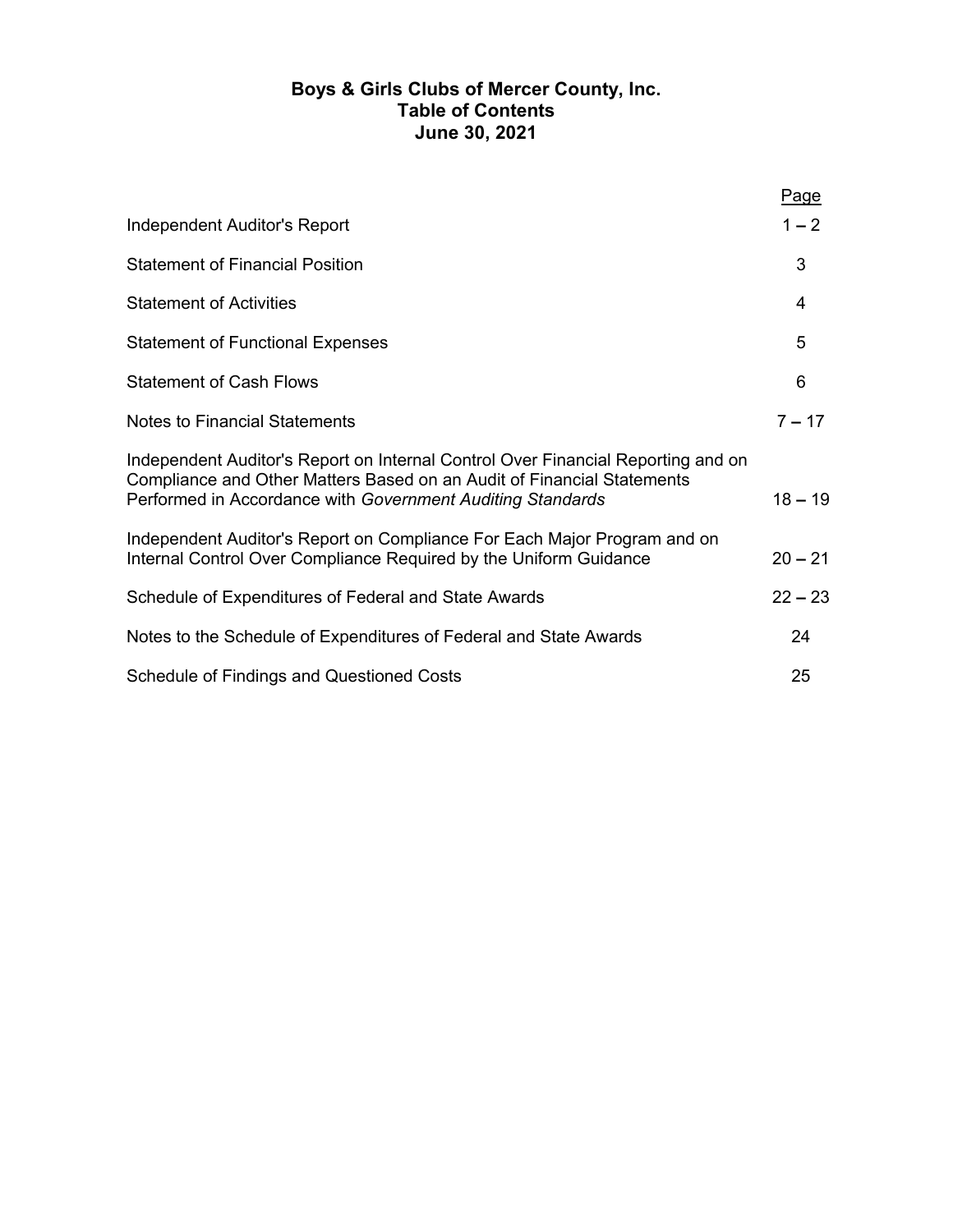

## **INDEPENDENT AUDITOR'S REPORT**

To the Board of Directors

Boys & Girls Clubs of Mercer County, Inc.

## **Report on the Financial Statements**

We have audited the accompanying financial statements of Boys & Girls Clubs of Mercer County, Inc. (a not-for-profit organization), which comprise the statement of financial position as of June 30, 2021, and the related statements of activities, functional expenses and cash flows for the year then ended, and the related notes to the financial statements.

## *Management's Responsibility for the Financial Statements*

Management is responsible for the preparation and fair presentation of these financial statements in accordance with accounting principles generally accepted in the United States of America; this includes the design, implementation, and maintenance of internal control relevant to the preparation and fair presentation of financial statements that are free from material misstatement, whether due to fraud or error.

## *Auditor's Responsibility*

Our responsibility is to express an opinion on these financial statements based on our audit. We conducted our audit in accordance with auditing standards generally accepted in the United States of America and the standards applicable to financial audits contained in *Government Auditing Standards*, issued by the Comptroller General of the United States. Those standards require that we plan and perform the audit to obtain reasonable assurance about whether the financial statements are free from material misstatement.

An audit involves performing procedures to obtain audit evidence about the amounts and disclosures in the financial statements. The procedures selected depend on the auditor's judgment, including the assessment of the risks of material misstatement of the financial statements, whether due to fraud or error. In making those risk assessments, the auditor considers internal control relevant to the entity's preparation and fair presentation of the financial statements in order to design audit procedures that are appropriate in the circumstances, but not for the purpose of expressing an opinion on the effectiveness of the entity's internal control. Accordingly, we express no such opinion. An audit also includes evaluating the appropriateness of accounting policies used and the reasonableness of significant accounting estimates made by management, as well as evaluating the overall presentation of the financial statements.

We believe that the audit evidence we have obtained is sufficient and appropriate to provide a basis for our audit opinion.

## *Opinion*

In our opinion, the financial statements referred to above present fairly, in all material respects, the financial position of Boys & Girls Clubs of Mercer County, Inc. as of June 30, 2021, and the changes in its net assets and its cash flows for the year then ended in accordance with accounting principles generally accepted in the United States of America.

Princeton

#### Hamilton

791 Alexander Road, Princeton, NJ 08540 T+16094522200 F+16094521065

2279 State Hwy #33, Suite 512, Hamilton, NJ 08690 T+16098072200 F+16099817373

Newtown

27 Cambridge Ln, Newtown, PA 18940 T+12677562200 F+16094521065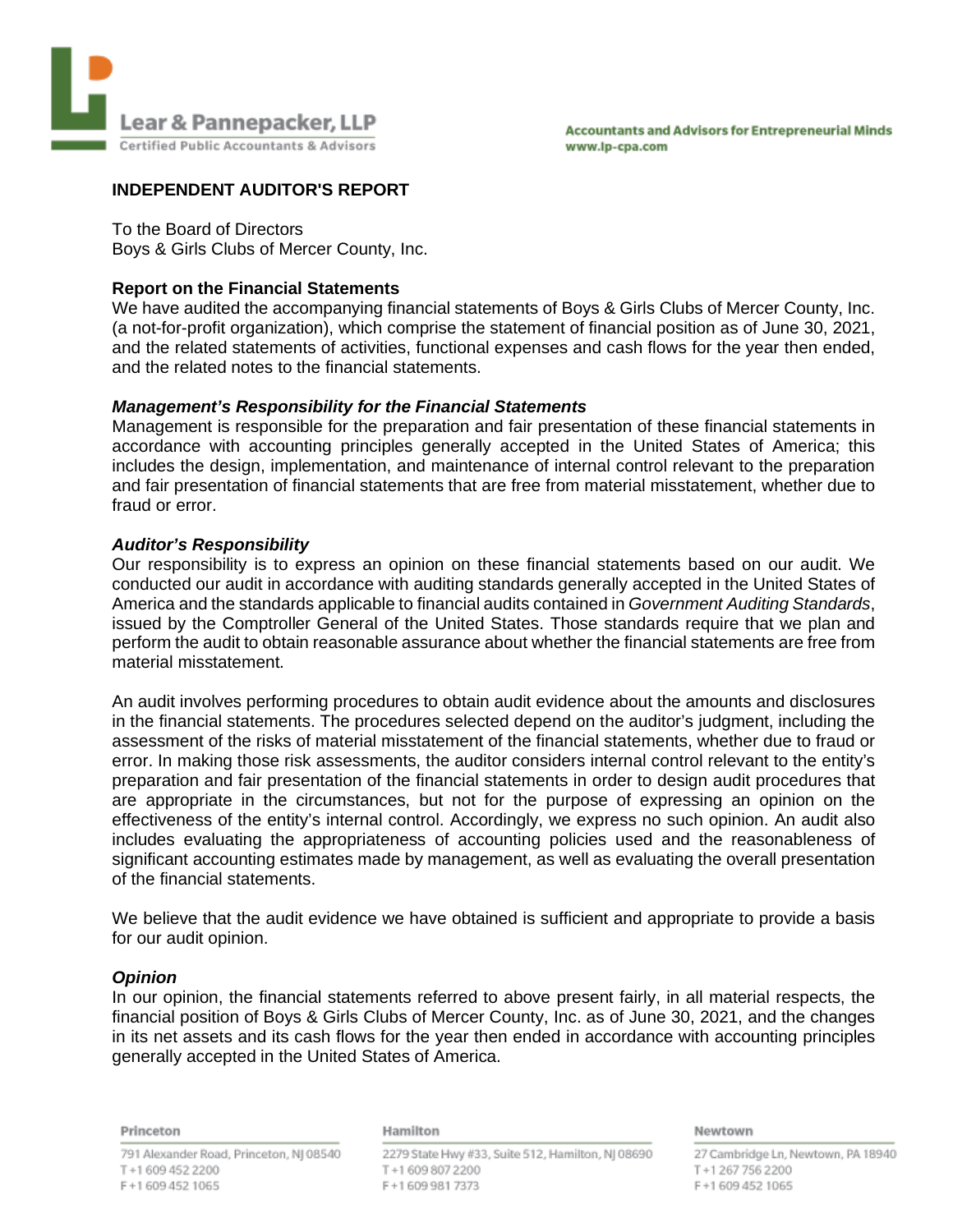## **INDEPENDENT AUDITOR'S REPORT (CONTINUED)**

## **Other Matters**

#### *Other Information*

Our audit was conducted for the purpose of forming an opinion on the financial statements as a whole. The accompanying schedule of expenditures of federal and state awards, as required by Title 2 U.S. *Code of Federal Regulations* (CFR) Part 200, *Uniform Administrative Requirements, Cost Principles, and Audit Requirements for Federal Awards*, is presented for purposes of additional analysis and is not a required part of the financial statements. Such information is the responsibility of management and was derived from and relates directly to the underlying accounting and other records used to prepare the financial statements. The information has been subjected to the auditing procedures applied in the audit of the financial statements and certain additional procedures, including comparing and reconciling such information directly to the underlying accounting and other records used to prepare the financial statements or to the financial statements themselves, and other additional procedures in accordance with auditing standards generally accepted in the United States of America. In our opinion, the information is fairly stated, in all material respects, in relation to the financial statements as a whole.

## **Other Reporting Required by** *Government Auditing Standards*

In accordance with *Government Auditing Standards*, we have also issued our report dated November 19, 2021, on our consideration of Boys & Girls Clubs of Mercer County, Inc.'s internal control over financial reporting and on our tests of its compliance with certain provisions of laws, regulations, contracts, grant agreements and other matters. The purpose of that report is to describe the scope of our testing of internal control over financial reporting and compliance and the results of that testing, and not to provide an opinion on the effectiveness of Boys & Girls Clubs of Mercer County, Inc.'s internal control over financial reporting or on compliance. That report is an integral part of an audit performed in accordance with *Government Auditing Standards* in considering Boys & Girls Clubs of Mercer County, Inc.'s internal control over financial reporting and compliance.

# *Lear & Pannepacker, LLP*

**Princeton, New Jersey November 19, 2021**

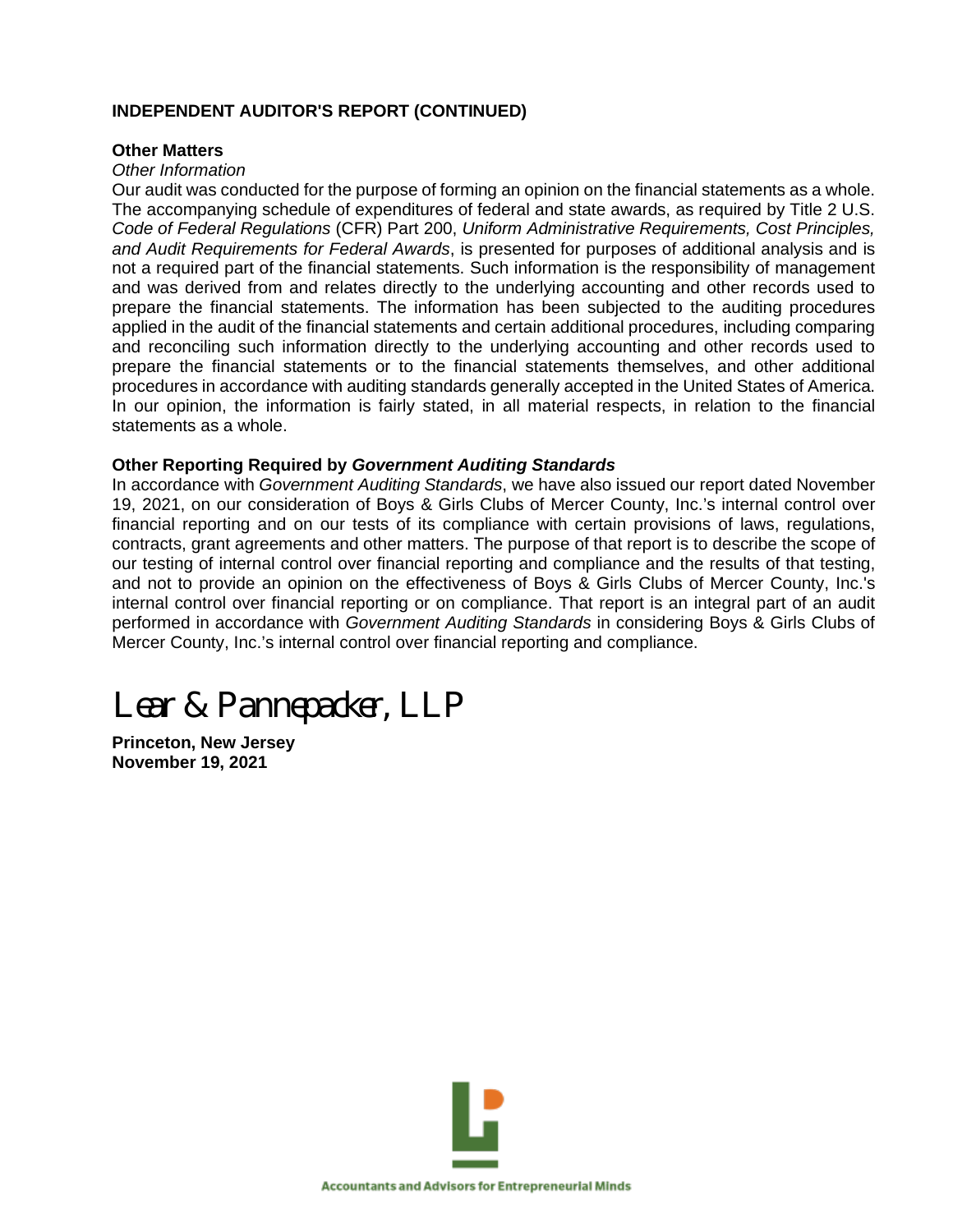## **Boys & Girls Clubs of Mercer County, Inc. Statement of Financial Position June 30, 2021**

#### **Assets**

| Cash<br>Investments<br>Grants receivable<br>Payroll tax assistance - CARES Act<br>Prepaid expenses<br>Due from BGCMC Foundation<br>Property and equipment, net<br>Investments - endowment funds | \$<br>1,382,960<br>585,491<br>309,763<br>762,038<br>28,788<br>8,215<br>4,920,683<br>100,000 |
|-------------------------------------------------------------------------------------------------------------------------------------------------------------------------------------------------|---------------------------------------------------------------------------------------------|
| <b>Total assets</b>                                                                                                                                                                             | 8,097,938                                                                                   |
| <b>Liabilities and net assets</b>                                                                                                                                                               |                                                                                             |
| Liabilities<br>Accounts payable<br>Grants payable, BGCMC Foundation<br><b>Accrued expenses</b><br>Deferred revenue<br>Note payable, PPP<br><b>Total liabilities</b>                             | \$<br>57,583<br>60,300<br>192,376<br>54,540<br>463,875<br>828,674                           |
| Net assets<br>Net assets without donor restrictions<br>Net assets with donor restrictions                                                                                                       | 6,959,404<br>309,860                                                                        |
| Total net assets                                                                                                                                                                                | <u>7,269,264</u>                                                                            |
| <b>Total liabilities and net assets</b>                                                                                                                                                         | <u>8,097,938</u>                                                                            |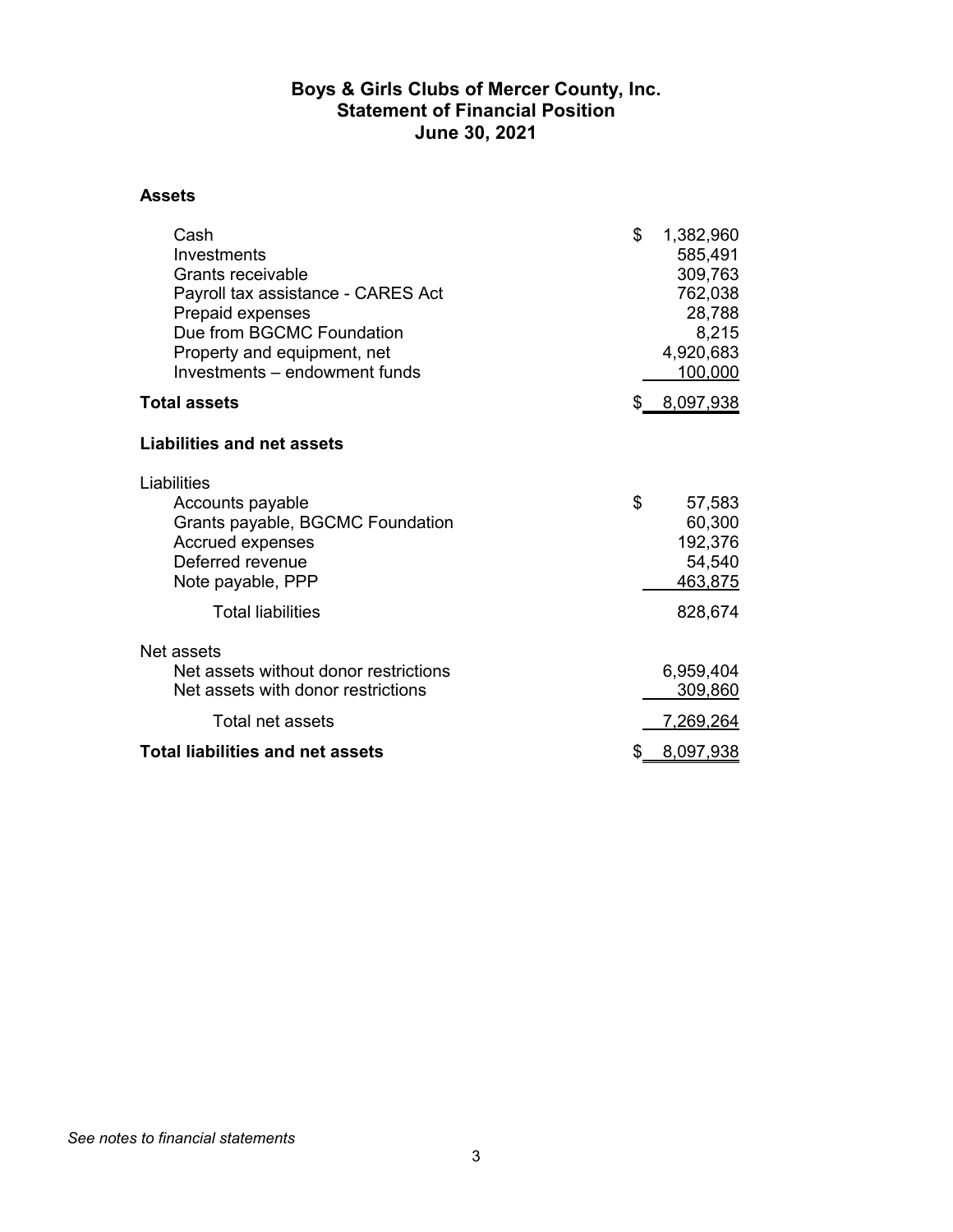## **Boys & Girls Clubs of Mercer County, Inc. Statement of Activities Year Ended June 30, 2021**

|                                         | <b>Without Donor</b> | <b>With Donor</b>   |                 |
|-----------------------------------------|----------------------|---------------------|-----------------|
| Revenue, gains, and other support       | <b>Restrictions</b>  | <b>Restrictions</b> | <b>Total</b>    |
| Grants                                  | \$<br>1,314,777      | \$<br>63,000        | \$<br>1,377,777 |
| Contributions                           | 921,233              | 120,000             | 1,041,233       |
| Program fees                            | 1,334,260            |                     | 1,334,260       |
| <b>Fundraising events</b>               | 342,641              |                     | 342,641         |
| Bicycle and computer exchanges          | 201,057              |                     | 201,057         |
| Rental income                           | 89,671               |                     | 89,671          |
| Membership fees                         | 11,233               |                     | 11,233          |
| Payroll tax assistance - CARES Act      | 762,038              |                     | 762,038         |
| PPP loan forgiveness                    | 474,247              |                     | 474,247         |
| New markets tax credit income (expense) | 13,572)              |                     | 13,572)         |
| Miscellaneous income                    | 1,500                |                     | 1,500           |
| Investment income                       | 64,675               | 26,860              | 91,535          |
|                                         | 5,503,760            | 209,860             | 5,713,620       |
| Net assets released from restrictions   | 235,446              | 235,446)            |                 |
| Total revenue, gains, and other support | 5,739,206            | 25,586)             | 5,713,620       |
| <b>Expenses</b>                         |                      |                     |                 |
| Program services                        | 4,202,880            |                     | 4,202,880       |
| Fundraising                             | 386,638              |                     | 386,638         |
| Management and general                  | 380,866              |                     | 380,866         |
| <b>Total expenses</b>                   | 4,970,384            |                     | 4,970,384       |
| <b>Change in net assets</b>             | 768,822              | 25,586)             | 743,236         |
| Net assets – beginning of year          | 6,190,582            | 335,446             | 6,526,028       |
| Net assets – end of year                | \$<br>6,959,404      | \$<br>309,860       | \$<br>7,269,264 |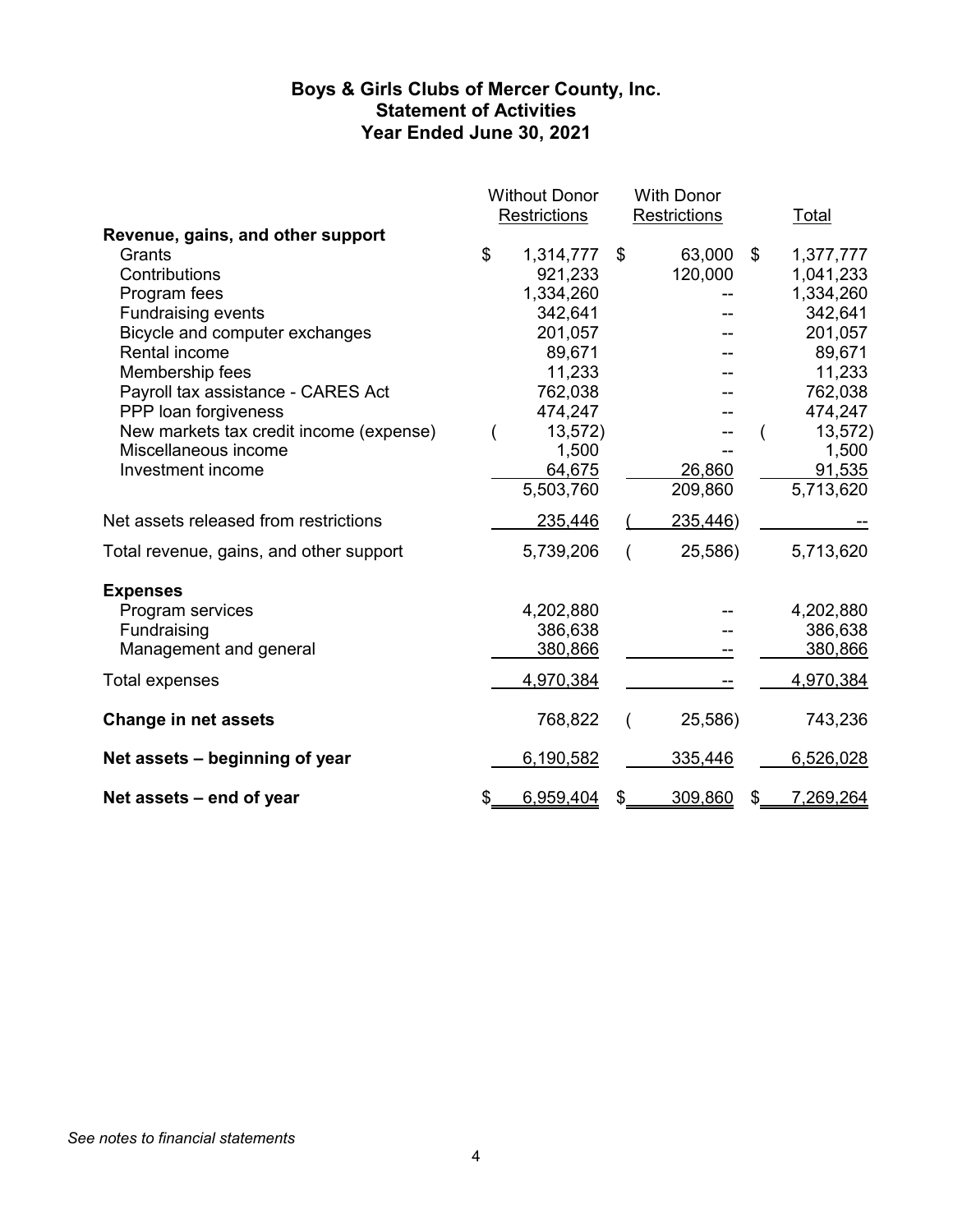## **Boys & Girls Clubs of Mercer County, Inc. Statement of Functional Expenses Year Ended June 30, 2021**

|                                   | Program<br><b>Services</b> | <b>Fundraising</b> |    | Management<br>and General |     | <u>Total</u> |
|-----------------------------------|----------------------------|--------------------|----|---------------------------|-----|--------------|
| <b>Salaries</b>                   | \$<br>1,649,453            | \$<br>245,150      | \$ | 252,134                   | \$  | 2,146,737    |
| <b>Grants to BGCMC Foundation</b> | 1,163,307                  |                    |    |                           |     | 1,163,307    |
| Supplies                          | 289,678                    | 13,847             |    | 6,276                     |     | 309,801      |
| Depreciation                      | 293,811                    |                    |    |                           |     | 293,811      |
| Payroll taxes                     | 202,537                    | 17,221             |    | 18,369                    |     | 238,127      |
| <b>Outside contractors</b>        | 168,053                    | 43,010             |    | 20,834                    |     | 231,897      |
| Utilities and repairs             | 138,967                    |                    |    | 2,182                     |     | 141,149      |
| Insurance                         | 118,577                    | 2,951              |    | 15,179                    |     | 136,707      |
| Pension expense                   | 59,825                     | 19,367             |    | 18,201                    |     | 97,393       |
| <b>Employee benefits</b>          | 16,473                     | 14,528             |    | 35,054                    |     | 66,055       |
| Telephones                        | 38,986                     |                    |    | 3,670                     |     | 42,656       |
| <b>Transportation and travel</b>  | 21,144                     |                    |    |                           |     | 21,144       |
| Dues to affiliates                | 8,644                      | 4,622              |    | 4,322                     |     | 17,588       |
| Special events                    |                            | 16,647             |    |                           |     | 16,647       |
| Rent                              | 13,885                     |                    |    |                           |     | 13,885       |
| Staff development                 | 7,899                      | 339                |    | 2,059                     |     | 10,297       |
| Advertising                       | 5,380                      | 3,218              |    |                           |     | 8,598        |
| Postage                           | 349                        | 5,658              |    | 732                       |     | 6,739        |
| Property taxes                    | 4,312                      |                    |    |                           |     | 4,312        |
| Conferences                       | 1,600                      | 80                 |    | 1,854                     |     | <u>3,534</u> |
| Total expenses                    | \$<br>4,202,880            | 386,638            | S  | 380,866                   | \$. | 4,970,384    |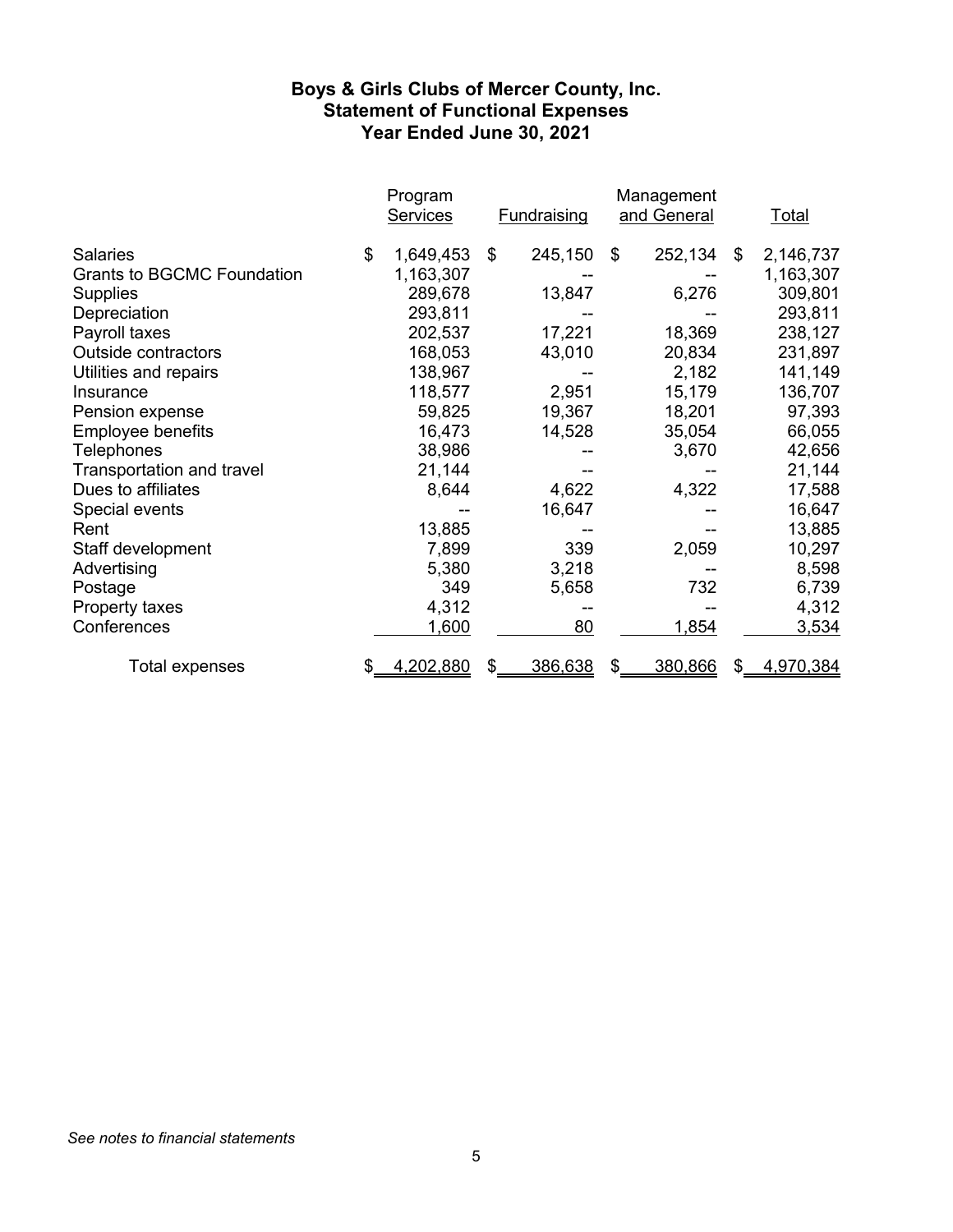## **Boys & Girls Clubs of Mercer County, Inc. Statement of Cash Flows Year Ended June 30, 2021**

## **Cash flows from operating activities**

| Change in net assets                                                                           | \$<br>743,236    |
|------------------------------------------------------------------------------------------------|------------------|
| Adjustments to reconcile change in net assets to<br>net cash provided by operating activities: |                  |
| Forgiveness of PPP loan                                                                        | 474,247)         |
| Payroll tax assistance - CARES Act                                                             | 762,038)         |
| Depreciation and amortization                                                                  | 293,811          |
| Investments donated to Boys & Girls Clubs of Mercer County                                     |                  |
| Foundation                                                                                     | 816,914          |
| Gain on investments<br>Changes in operating assets and liabilities:                            | 85,619)          |
| Increase in grants receivable                                                                  | 101,531)         |
| Decrease in prepaid expenses                                                                   | 13,818           |
| Increase in due from BGCMC Foundation                                                          | 239,211)         |
| Increase in accounts payable                                                                   | 42,585           |
| Increase in accrued expenses                                                                   | 32,275           |
| Increase in deferred revenue                                                                   | 33,296           |
| Net cash provided by operating activities                                                      | 313,289          |
| Cash flows from investing activities                                                           |                  |
| Purchases of investments                                                                       | 1,012,074)       |
| Acquisition of property and equipment                                                          | <u>2,800</u> )   |
| Net cash used in investing activities                                                          | 1,014,874)       |
| Cash flows from financing activities                                                           |                  |
| Proceeds from PPP loan                                                                         | 463,875          |
| Net cash provided by financing activities                                                      | <u>463,875</u>   |
| Change in cash                                                                                 | 237,710)         |
| Cash at beginning of year                                                                      | <u>1,620,670</u> |
| Cash at end of year                                                                            | \$<br>1,382,960  |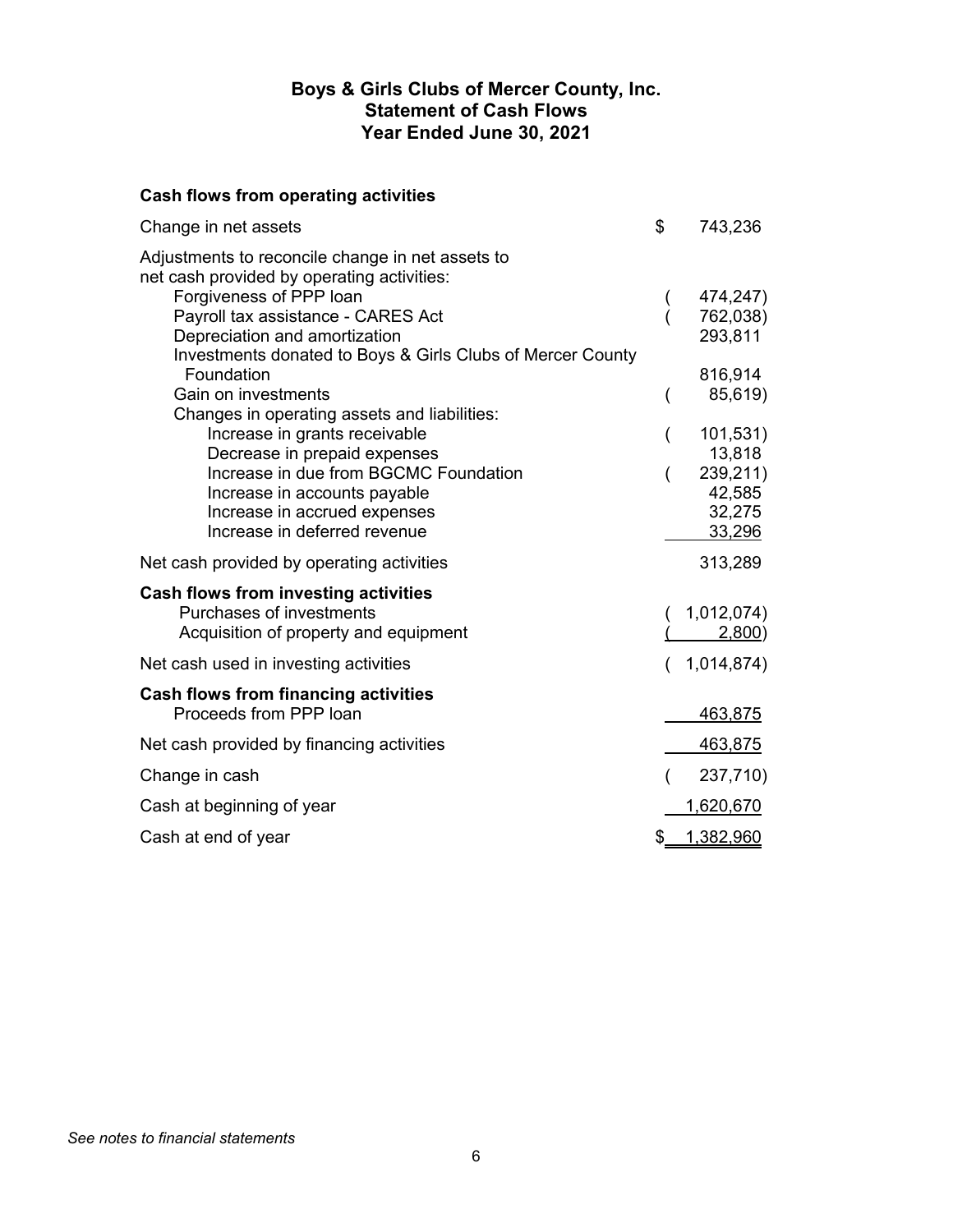## **Note 1 – Summary of significant accounting policies**

Significant accounting policies followed by Boys & Girls Clubs of Mercer County, Inc. (the "Organization") in the preparation of the accompanying financial statements are summarized below:

#### *General*

Boys & Girls Clubs of Mercer County, Inc. is based in the County of Mercer, New Jersey. The Organization is committed to helping youth of all backgrounds develop the qualities needed to become responsible citizens and leaders, through educational, physical, social, cultural, recreational and prevention programs. The Organization provides a center for children to come after school and over the summer to interact with other children in a constructive atmosphere and operates various after school programs at their facilities in Trenton and Lawrence Township and at schools in Mercer County.

Funds are provided from diversified sources. The State of New Jersey, the County of Mercer, and the City of Trenton all have contracts with the Organization to provide specific programs. Substantial grants and donations come from corporations, foundations, and individuals. Funds are also provided by fundraising events, service fees, investment income, rent from unused space and local bicycle and computer exchange programs.

## *Change in reporting entity*

Prior to the year ended June 30, 2021, the Organization presented combined financial statements which included the accounts of the Organization and a related entity, the Boys & Girls Clubs of Mercer County Foundation, Inc. ("the Foundation") which was formed on January 21, 2016. The Foundation was created as part of the New Markets Tax Credit grant received during the year ended June 30, 2016. Although established with its own unique Board of Directors, the Foundation and the Organization have certain related transactions and an overall reciprocal relationship. The two entities file separate informational returns for Federal and New Jersey purposes. In the year ended June 30, 2021, the boards of the Organization and the Foundation determined that combined financial statements would no longer be presented and, accordingly, the accompanying financial statements do not include the accounts of the Foundation. The effect of this change in reporting entity was a reduction in net assets without donor restrictions of \$587,523.

## *Basis of presentation*

The accompanying financial statements have been prepared on the accrual basis of accounting in accordance with accounting principles generally accepted in the United States of America (U.S. GAAP). Net assets and revenues, expenses, gains and losses are classified based on the existence or absence of donor-imposed restrictions. The Organization uses the following classifications to distinguish among restrictions:

#### *Net assets without donor restrictions*

Net assets without donor restrictions include all net assets that are not subject to donorimposed stipulations. Net assets without donor restrictions may be designated for specific purposes by action of the Board of Directors or may otherwise be limited by contractual agreements with outside parties. Contributions with donor-imposed restrictions that are met during the same year as the contribution is received are included in net assets without donor restrictions.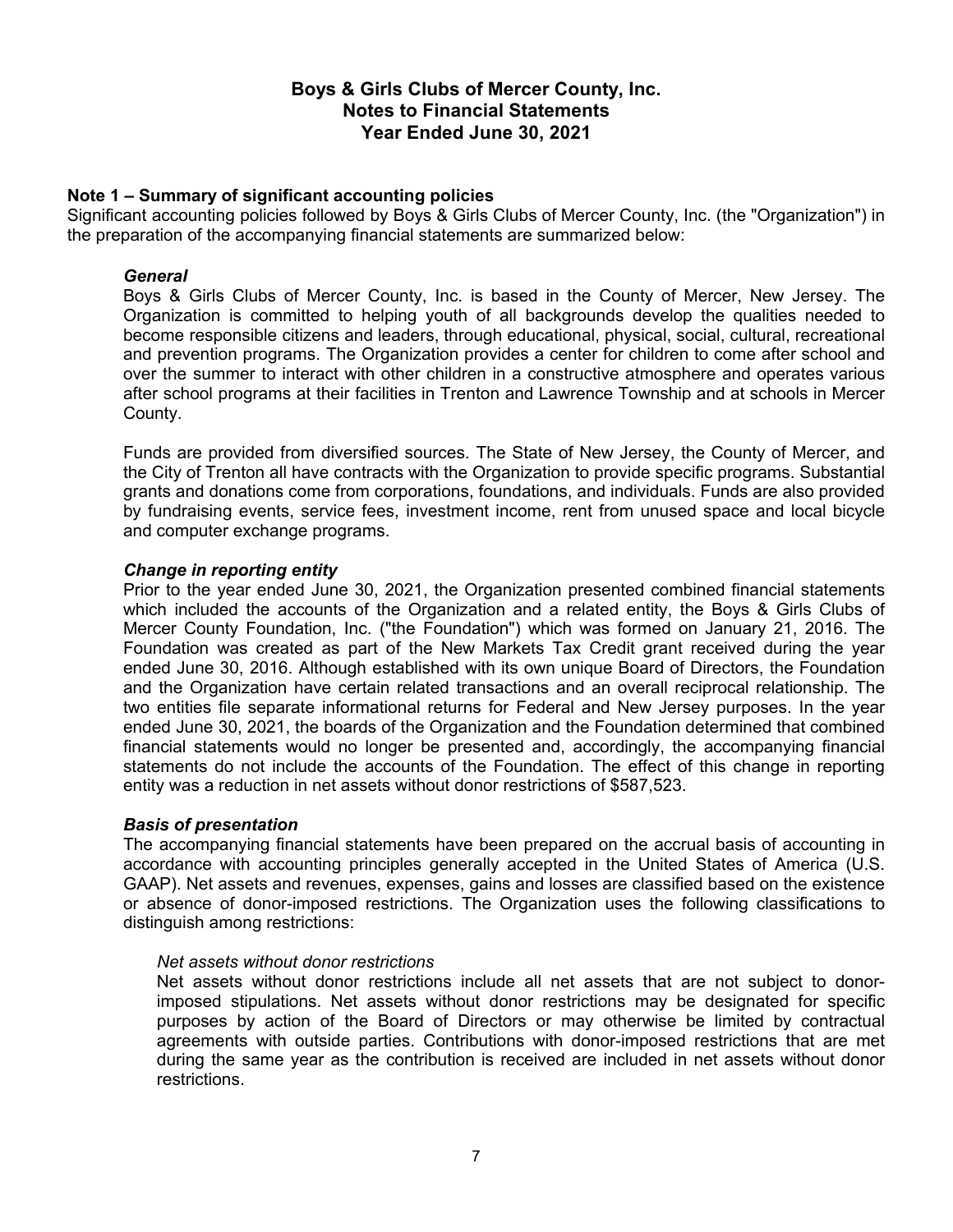## **Note 1 – Summary of significant accounting policies (continued)**

## *Basis of presentation (continued)*

#### *Net assets with donor restrictions*

Net assets with donor restrictions include donor-restricted contributions which are required to be held in perpetuity, with all or part of the income earned to be used for general or specific purposes. Other contributions are subject to donor-imposed stipulations that may or will be met, either by actions of the Organization and/or the passage of time. When a restriction is satisfied, net assets with donor restrictions are reclassified to net assets without donor restrictions and are reported in the statement of activities as net assets released from restrictions.

## *Functional allocation of expenses*

The costs of providing programs and other activities are summarized in the statement of functional expenses. Accordingly, certain costs have been allocated among the programs, fundraising, and general areas. Costs are allocated as follows:

- Personnel costs are allocated based on estimated time and effort between program services, management and general, and fundraising.
- Rent and occupancy costs are allocated based on the percentage of space used for program services, management and general, and fundraising.
- Other expenses, including programming and development are based on identification of specific costs, as well as a percentage of occupancy costs.

## *Cash*

For purposes of the financial statements, the Organization considers all highly liquid debt instruments purchased with a maturity of three months or less to be cash equivalents. Cash consists of various demand accounts and money market accounts. The Organization had no cash equivalents at June 30, 2021.

#### *Investments*

Investments with readily determinable fair values are measured at fair value based on quoted market prices in the statement of financial position. Investment income or loss (including gains and losses in investments, interest, and dividends, and investment expenses) is included in the statement of activities as increases or decreases in net assets without donor restrictions unless the income or loss is restricted by donor or law.

## *Concentration of credit and market risk*

Financial instruments that potentially expose the Organization to concentrations of credit and market risk consist primarily of cash, cash equivalents, and investments. Investments are maintained at high-quality financial institutions. The Organization's investments do not represent significant concentrations of market risk inasmuch as the Organization's investment portfolio is diversified and the dollar amount of those securities is modest in relation to the cash positions.

The demand and money market accounts are insured by the FDIC and/or the National Credit Union Administration. The investment accounts are covered by SPIC insurance.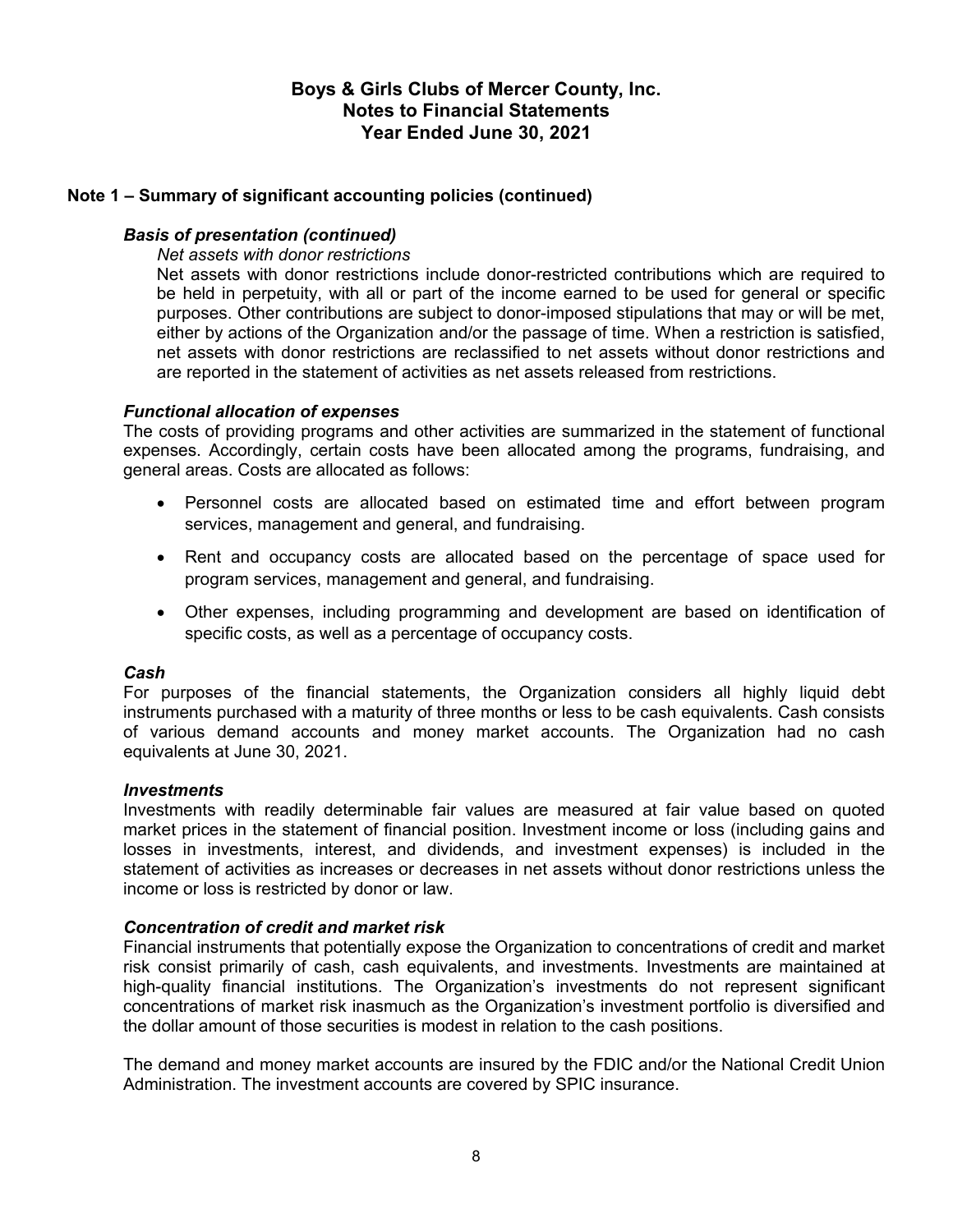## **Note 1 – Summary of significant accounting policies (continued)**

## *Grants receivable*

Grants receivable consists primarily of program fees receivable from private foundations and state and local governments. The Organization uses the allowance method to record grants receivable, and considers the amounts reported to be substantially collectible as of June 30, 2021. Accordingly, no bad debt expense or allowance for doubtful accounts is reflected in the accompanying financial statements. At June 30, 2021, all grants receivable are due within one year.

## *Promises to give*

Unconditional promises to give are recognized as contribution revenue in the period received. Promises to give expected to be collected in less than one year are recorded at net realizable value and those expected to be collected in more than one year are discounted to the present value of future cash flows to be recorded at fair value. Conditional promises to give are recognized when the conditions on which they depend are substantially met. The Organization uses the allowance method to record promises to give, and considers the amounts reported to be substantially collectible as of the statement of financial position date. Accordingly, no bad debt expense or allowance for doubtful accounts is reflected in the accompanying financial statements. At June 30, 2021, all unconditional promises to give are due within one year.

## *Property and equipment*

Property and equipment are stated at cost. The Organization's policy is to capitalize and depreciate property and equipment expenditures if they are considered to be significant in nature and amount. Depreciation charges with respect to property and equipment have been made by the Organization utilizing the straight-line method over the estimated useful lives of the assets. Estimated useful lives are generally five to seven years for furniture and equipment, five to ten years for transportation equipment and community garden and ten to thirty-nine years for buildings and improvements.

## *Compensated absences*

Employees of the Organization are entitled to paid vacation, sick and other days off depending on job classification, length of service and other factors. It is the policy of the Organization that certain unused compensated absences can be carried over to future periods but are not paid to employees upon termination of their employment. Accordingly, no liability has been recorded in the accompanying financial statements.

## *Grant and contract revenues*

The Organization accounts for reimbursable and refundable government grants, as well as contract revenues which are exchange transactions, as revenues in the statements of activities to the extent that expenses have been incurred for the purpose specified by the grantor during the period. In applying this concept, the legal and contractual requirements of each individual program are used as guidance. Any excess or deficiency of cash receipts over expenditures incurred is reported as deferred revenue or accounts receivable, respectively. Upon termination, unexpended cash funds received under the terms of grant provisions revert to the grantor. Grants are subject to audits by the grantor.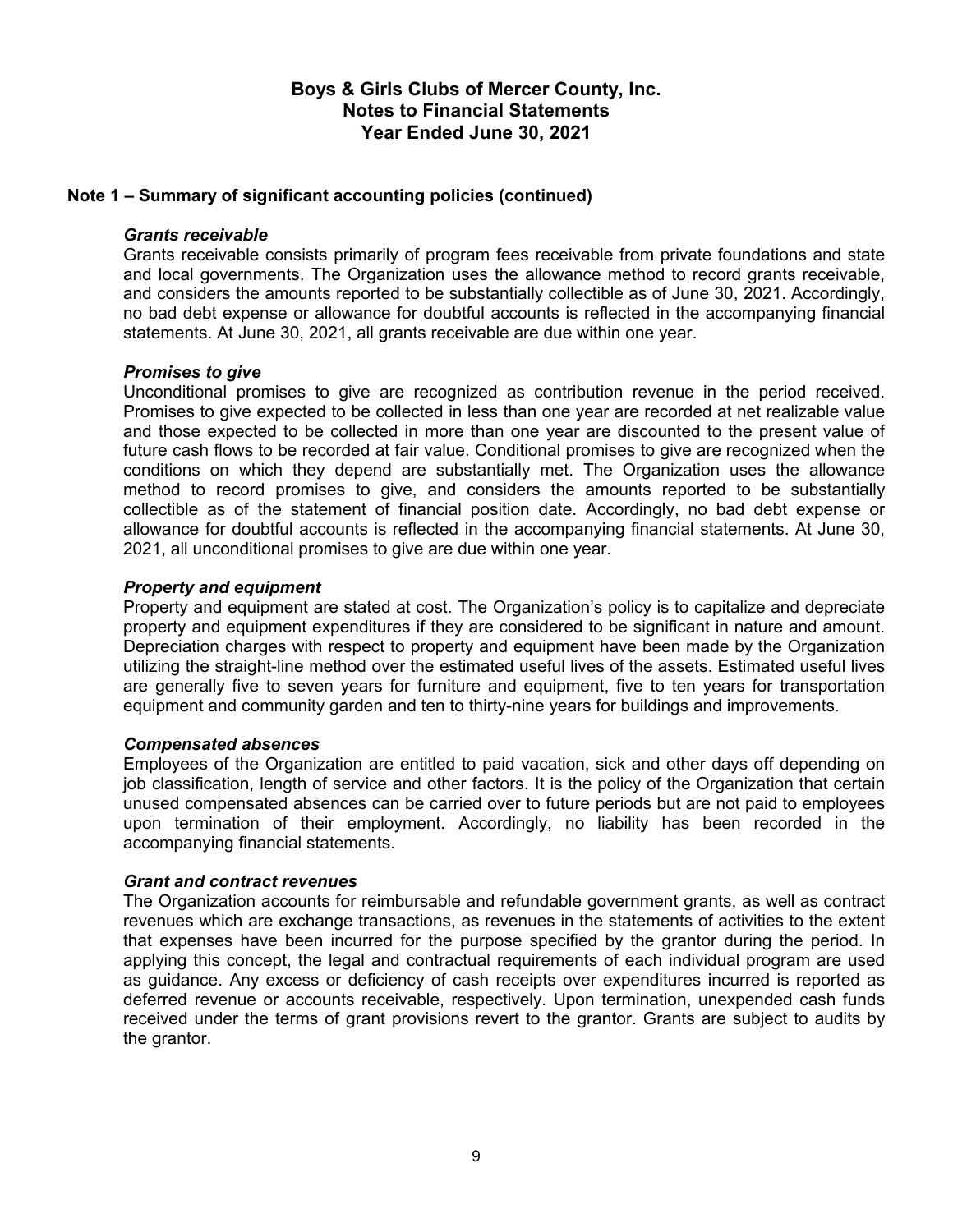## **Note 1 – Summary of significant accounting policies (continued)**

## *Donated facilities, materials and services*

The Organization recognizes donated materials and services to the extent that these items are able to be reasonably valued and provide tangible benefit to the Organization. Donations of property and equipment are recorded as support at their estimated fair value. Such donations are reported as support without donor restrictions unless the donor has restricted the donated asset to a specific purpose.

In addition, many individuals volunteer their time and perform a variety of tasks that assist the Organization in its mission. The value of these contributed services is not reflected on the Organization's financial statements since they do not meet the criteria for recognition under U.S. GAAP.

## *Income taxes*

The Organization has been classified by the Internal Revenue Service as an organization described under Section 501(c)(3) of the Internal Revenue Code ("the Code") as exempt from federal income taxes under section 501(a) of the Code.

ASC Topic 740 *Accounting for Uncertainty in Income Taxes* clarifies the accounting for uncertainty in income taxes recognized in an entity's financial statements and prescribes a recognition threshold of more-likely-than-not to be sustained upon examination by the appropriate taxing authority. Measurement of the tax uncertainty occurs if the recognition threshold has been met. The guidance also provides guidance on derecognition, classification, interest and penalties, accounting in interim periods, and disclosure.

The Organization's policy is to account for interest and penalties related to unrecognized tax benefits as a component of income tax expense.

## *Advertising costs*

The Organization expenses the cost of advertising and promotion as incurred. Advertising expenses amounted to \$8,598 for the year ended June 30, 2021.

## *Use of estimates*

Management uses estimates and assumptions in preparing its financial statements in accordance with U.S. GAAP. Those estimates and assumptions affect the reported amounts of assets and liabilities, the disclosure of contingent assets and liabilities, and the reported revenues and expenses. Actual results could vary from the estimates that were used.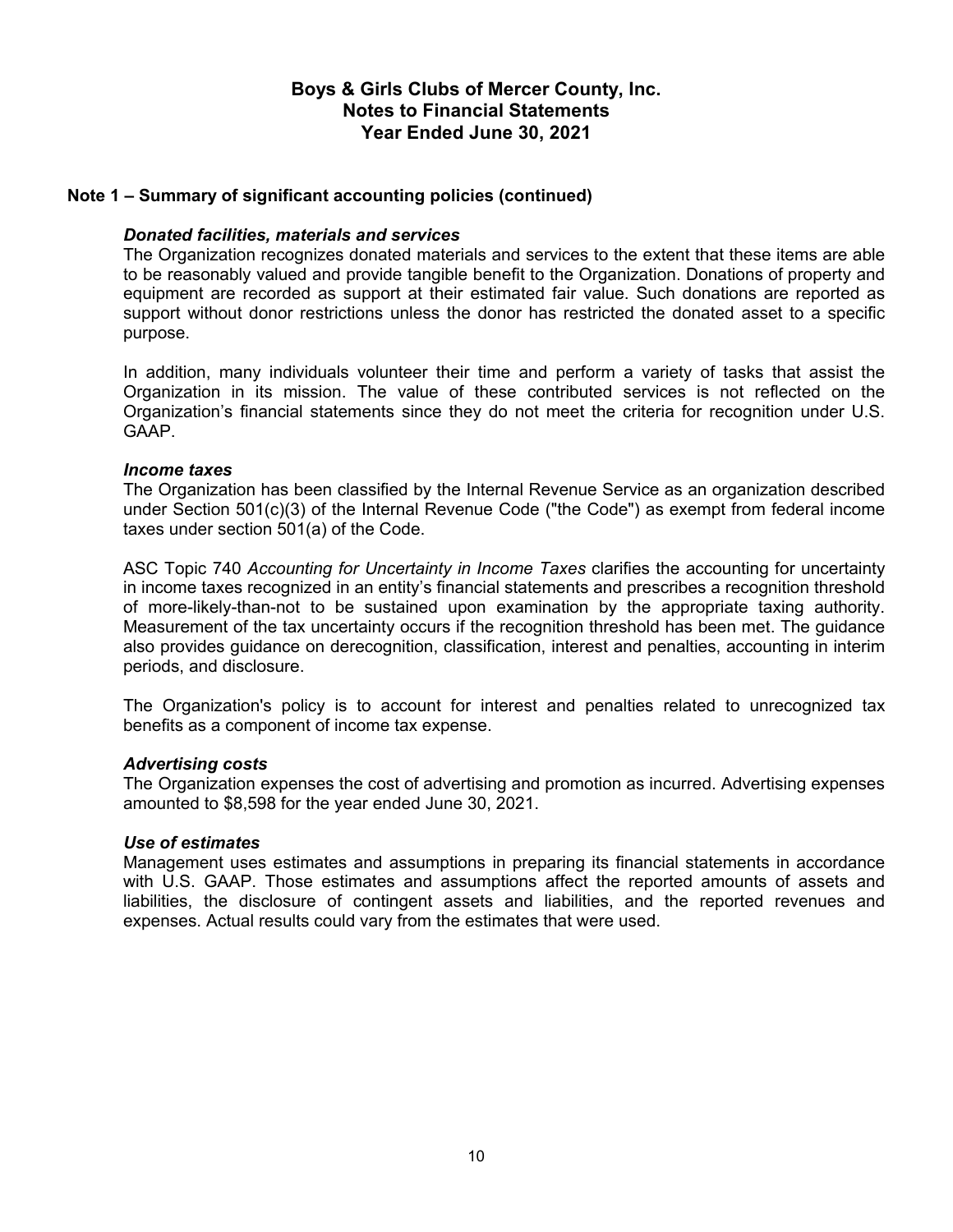## **Note 2 – Related party transactions**

The Foundation expanded its operations to raise awareness about the Organization in the community, and provide a critical source of funding to continue the Organization's vital mission. The Foundation builds endowments to for the benefit of the Organization to create a sustainable future for many generations of the Organization's youth.

In the year ended June 30, 2021, the Organization made contributions to the Foundation totaling \$1,163,307, including \$129,852 which was restricted by donors to the Organization and remains donorrestricted by the Foundation. The remaining contributions were restricted by the Organization to provide support to the Organization and related stipulations on the disbursement of funds. \$60,300 of these contributions were paid to the Foundation subsequent to June 30, 2021 and are reflected as grants payable in the accompanying financial statements.

The Organization provides administrative support, including management, fundraising and other support to the Foundation. The value of these services is not reflected in the accompanying financial statements.

## **Note 3 – Investments and fair value measurements**

Investments consist of diversified mutual funds held at major brokerage houses and investments managed by the Princeton Area Community Foundation ("PACF").

The fair value measurements accounting literature establishes a fair value hierarchy that prioritizes the inputs to valuation techniques used to measure fair value. This hierarchy consists of three broad levels: Level 1 inputs consist of unadjusted quoted prices in active markets for identical assets and have the highest priority, Level 2 inputs consist of quoted prices in active or non-active markets for similar assets, and Level 3 inputs have the lowest priority. The Organization uses appropriate valuation techniques based on the available inputs to measure the fair value of its investments. When available, the Organization measures fair value using Level 1 inputs because they generally provide the most reliable evidence of fair value, followed by Level 2 and Level 3 inputs.

## *Level 1 fair value measurements*

The fair value of the investments is based on quoted net asset values and stock prices of the shares held by the Organization at year-end.

## *Level 2 fair value measurements*

The fair value of the investments is based on quoted net asset values and market prices in active markets for similar assets.

## *Level 3 fair value measurements*

The fair value of the investments is based on unobservable inputs that are supported by little or no market activity and that are significant to the fair value of the assets or liabilities.

Following is a description of the valuation methodologies used for assets measured at fair value. There have been no changes in methodologies used at June 30, 2021.

Investments in funds that are valued using the net asset values (NAV) of the underlying investee fund as a practical expedient have been excluded from the fair value hierarchy and are shown as a separate column in the fair value leveling table. Where the Organization has the ability to redeem its investment with the investee at net asset value per share (or its equivalent) using the practical expedient, such investments have been excluded from the fair value hierarchy.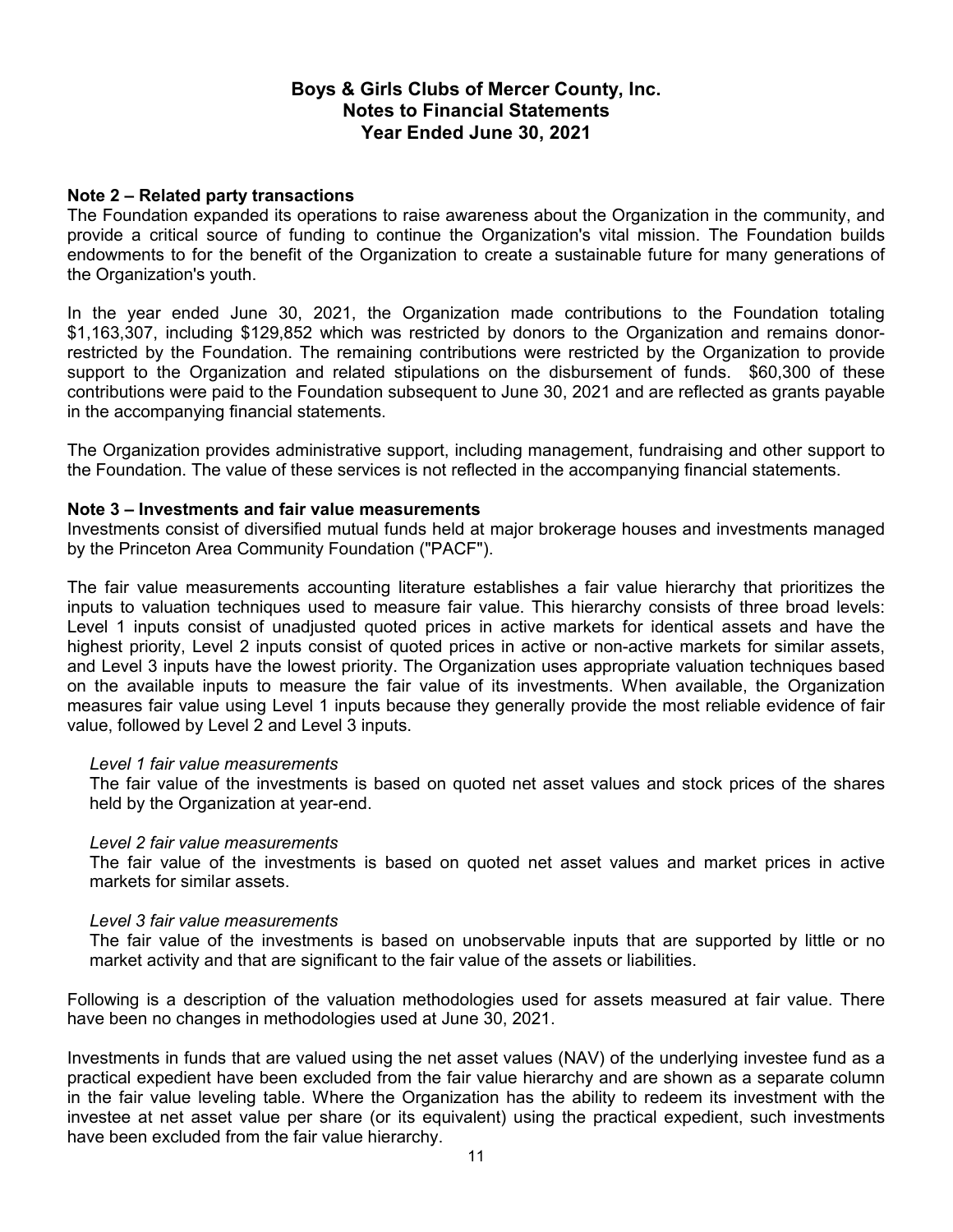## **Note 3 – Investments and fair value measurements (continued)**

The methods described above may produce a fair value calculation that may not be indicative of net realizable value or reflective of future fair values. Furthermore, while the Organization believes its valuation methods are appropriate and consistent with other market participants, the use of different methodologies or assumptions to determine the fair value could result in a different fair value measurement at the reporting date.

The following table sets forth, by level within the fair value hierarchy, the Organization's investments at fair value as of June 30, 2021:

|                                        | Level 1 | Level 2       |      | evel 3-      | Гоtal   |
|----------------------------------------|---------|---------------|------|--------------|---------|
| Mutual funds and exchange-traded funds |         |               |      |              |         |
| Domestic growth                        | 325,553 | $\sim$ $\sim$ | - \$ | $\mathbf{u}$ | 325,553 |
| Income                                 | 145,308 | --            |      | --           | 145,308 |
| <b>Balanced</b>                        | 173,159 |               |      |              | 173,159 |
| Other                                  | 41.471  | --            |      | --           | 41,471  |
| Total investments                      | 685,491 | $\sim$ $\sim$ |      | $\sim$       | 685,491 |

Investment income in the accompanying statement of activities includes interest and dividends earned from cash and investment accounts, realized and unrealized gains (losses) and are net of investment expenses. Total investment income for the year ended June 30, 2021 is summarized as follows:

| Interest and dividends     | Ж | 9.395  |
|----------------------------|---|--------|
| Gain (loss) on investments |   | 85,619 |
| Investment expenses        |   | 3,479  |
| Total investment income    |   | 91,535 |

## **Note 4 – Property and equipment**

The following is a summary of property and equipment at June 30, 2021:

| <b>Building and improvements</b><br>Land | 5,506,234<br>963,066 |
|------------------------------------------|----------------------|
| Community garden                         | 222,110              |
| Furniture and equipment                  | 430,664              |
| <b>Transportation equipment</b>          | 268,132              |
| Total property and equipment             | 7,390,206            |
| <b>Accumulated depreciation</b>          | (2,469,523)          |
| Property and equipment, net              | 4,920,683            |

Depreciation expense for the year ended June 30, 2021 totaled \$293,811.

## **Note 5 – Deferred revenue**

Deferred revenue reflects fees received in advance for the Sports Camp, Teen Travel Program, and Adventure Camp programs.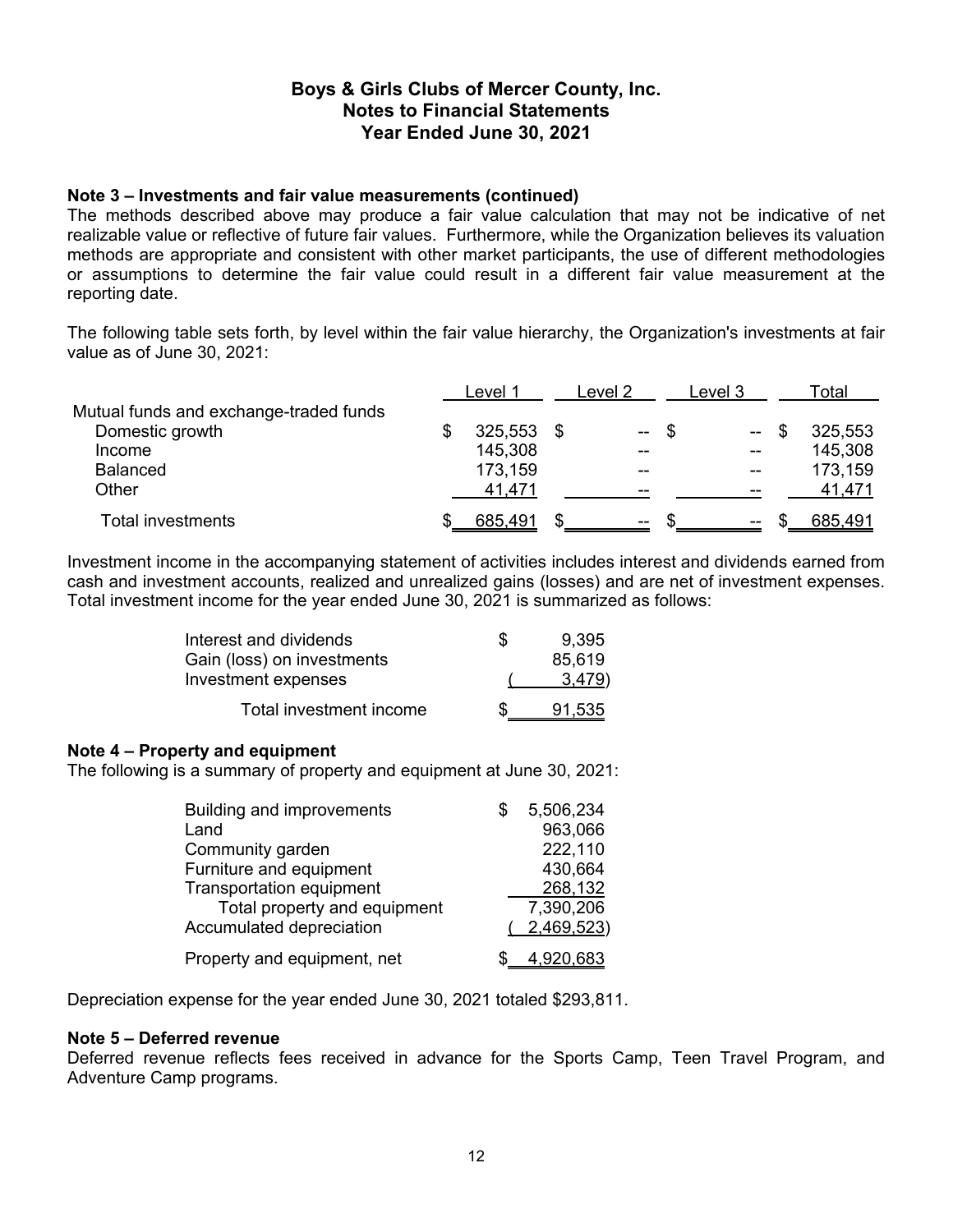## **Note 5 – Deferred revenue (continued)**

The table below shows activity in deferred membership dues for the year ended June 30, 2021:

| Deferred revenue, July 1, 2020<br>Program fees deferred at July 1, 2020, recognized<br>Fees received for future programs | S. | 21.244<br>21,244)<br>54.540 |
|--------------------------------------------------------------------------------------------------------------------------|----|-----------------------------|
| Deferred revenue, June 30, 2021                                                                                          |    | 54.540                      |

## **Note 6 – New Markets Tax Credit**

In December 2015, the Organization and the Foundation entered into a debt transaction to access additional funding through the New Markets Tax Credit (NMTC) program. These funds were used towards the construction of the Organization's new facility on Spruce Street in Lawrence Township, New Jersey and certain leasehold improvements at the facility on Centre Street in Trenton, New Jersey. The NMTC program allows taxpayers to claim Federal tax credit for qualified equity investments in designated Community Development Entities (CDE). The CDE must use substantially all of the proceeds to make Qualified Low-Income Community Investments (QLICIs). The tax credits are then claimed over a seven year period and equate to 39% of the QLICIs. The Organization has partnered with an investor, Community Loan Fund of New Jersey, to utilize the NMTC program.

Community Loan Fund of New Jersey established a special purpose entity, the BGC Mercer Investment Fund, LLC ("Investment Fund"), to raise the capital for the transaction. The Investment Fund was funded with a \$3,689,500 loan (QLICI Loan A) from the Wells Fargo Community Development Enterprise Round 12 Subsidiary 3, LLC (CDE) and a \$1,250,000 term note from Community Loan Fund of New Jersey.

The note agreement states that the Investment Fund will make quarterly interest-only payments of \$17,969 at 5.75% to the holder of the note for one year (four total payments), with quarterly principal and interest payments commencing after the first anniversary of the note agreement date. Quarterly principal and interest payments of \$26,395 will continue until the maturity date in October 2022, at which point a final payment of principal and interest will be due. The note is secured by the physical assets at the Spruce Street and Centre Street locations. The note was repaid in full in the year ended June 30, 2017.

The seven year compliance period for the NMTC will end in October 2022, at which time Community Loan Fund of New Jersey may exit the transaction through the exercise of a put/call agreement which it has entered into with the Organization. Under the agreement, Community Loan Fund of New Jersey may "put" its interest in the Investment Fund to the Organization for a purchase price of \$1,000. In the event that Community Loan Fund of New Jersey has not exercised this put option, the Organization has 90 days to exercise its call option to purchase Community Loan Fund of New Jersey's entire interest in the Investment Fund for a purchase price equal to the appraised value of Community Loan Fund of New Jersey's interest. To exercise the call option, the Organization must be current on all payments under the term note and must not owe any additional amounts to the Investment Fund or Community Loan Fund of New Jersey. The Organization will realize its savings through the exercise of this put or call option, at which time it will control the Investment Fund. No amounts have been recorded in the accompanying financial statements related to these put and call options.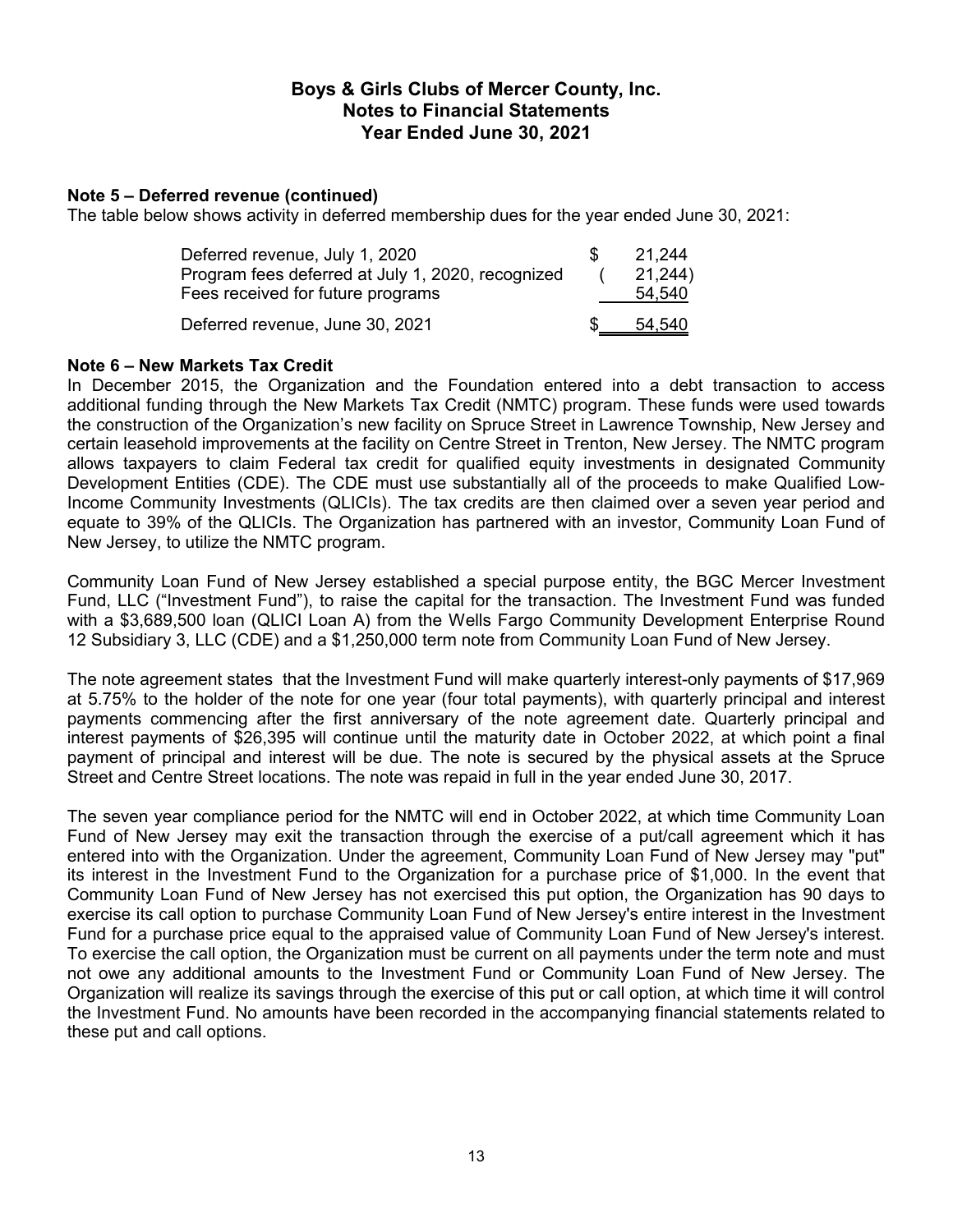## **Note 7 – Scholarship and endowment funds**

#### *Interpretation of relevant law*

The Board of Directors has designated that long-term assets be held in a manner consistent with the standard of prudence prescribed by state law. The Organization considers the following factors in making a determination to appropriate or accumulate donor-restricted funds:

- 1) The duration and preservation of the fund
- 2) The purposes of the organization and the donor-restricted scholarship fund
- 3) General economic conditions
- 4) The possible effect of inflation and deflation
- 5) The expected total return from income and the appreciation of investments
- 6) Other resources of the organization
- 7) The investment policies of the organization

## *Spending and investment policies*

The Organization has adopted investment and spending policies for scholarship assets that attempt to provide funding to programs supported by its endowment while seeking to maintain the fair value of the original gift as of the gift date. The endowment assets are invested with the advice of investment advisors in funds at those organizations in a manner that is intended to produce favorable results while assuming a reasonable level of investment risk.

## **Note 8 – Net assets**

Net assets with donor restrictions at June 30, 2021 were as follows:

| Subject to expenditures for specified purpose: |              |
|------------------------------------------------|--------------|
| After school program                           | \$<br>95,000 |
| Career & College Access Program                | 88,000       |
| <b>Charles Evans Foundation scholarships</b>   | 26,860       |
|                                                | 209,860      |
| Permanent endowments:                          |              |
| <b>Charles Evans Foundation scholarships</b>   | 100,000      |
| Total net assets with donor restrictions       | 309,860      |
|                                                |              |

Net assets were released from donor restrictions by incurring expenses satisfying the restricted purposes or by occurrence of other events specified by donors during the year ended June 30, 2021 as follows:

| After school program                   | \$ | 50,000  |
|----------------------------------------|----|---------|
| Career & College Access Program        |    | 25,000  |
| COVID-19 Relief & Recovery             |    | 35,000  |
| <b>Transferred to BGCMC Foundation</b> |    | 72,446  |
| <b>Summer Camp Education Program</b>   |    | 25,000  |
| <b>Outdoor Education</b>               |    | 5,000   |
| Time restrictions                      |    | 23,000  |
| <b>Total released</b>                  | S. | 235,446 |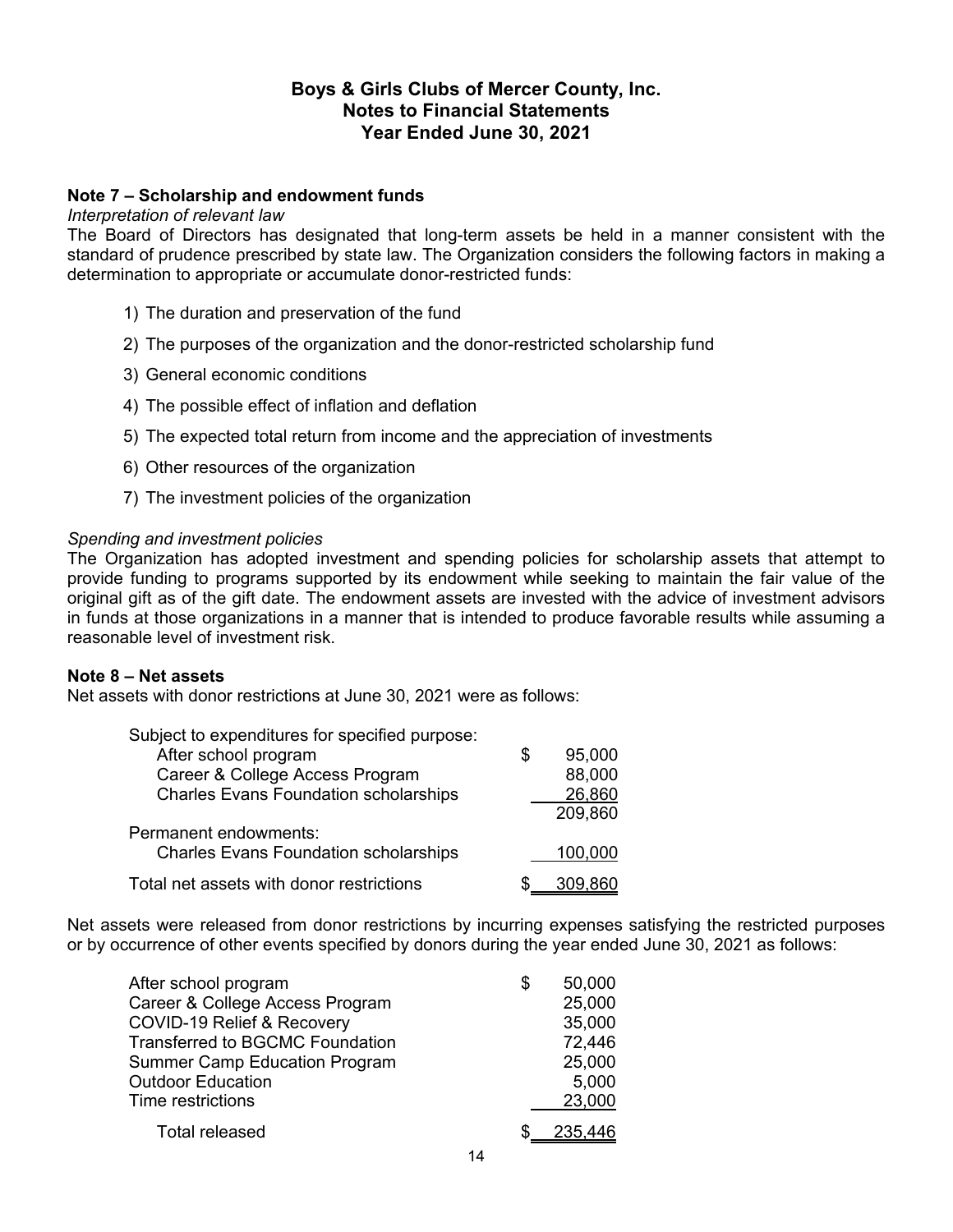## **Note 9 – Liquidity and availability of financial assets**

The Organization manages its liquid resources by focusing on investing excess cash in interest-bearing accounts with reputable financial institutions that maximize earnings potential balanced with the amount of risk the Organization's board of directors has decided can be tolerated. This policy is designed to ensure adequate financial assets are available to meet general expenditures, liabilities, and other obligations as they become due.

The Organization prepares a detailed budget to ensure adequate resources to cover programs. The Organization focuses on timing vendor payments to maximize the time they have access to the cash. The following reflects the Organization's financial assets available to be used for general expenditures within one year of June 30, 2021:

| Cash<br>Grants receivable<br>Investments                                    | 1,382,960<br>309,763<br>685,491 |
|-----------------------------------------------------------------------------|---------------------------------|
| Total financial assets                                                      | 2,378,214                       |
| Less those unavailable for general expenditures<br>within one year, due to: |                                 |
| Restricted endowment                                                        | 100,000)                        |
| Net financial assets                                                        | \$2,278,214                     |

## **Note 10 – Rental income**

The Organization rents its facilities to various local unrelated organizations on a short-term basis.

The Organization also leases space to a tenant under a noncancellable operating lease through August 2022, with two 5-year renewal options. The following is a schedule by years of future minimum rentals under this lease at June 30, 2021:

Year ending June 30:

| 2022<br>2023 | 69,791<br>13,958 |
|--------------|------------------|
|              | <u>83,749</u>    |

Rental income for the year ended June 30, 2021 totaled \$89,671.

## **Note 11 – Significant sources of financial support**

The Organization receives a substantial portion of its revenue under a 21st Century grant from the U.S. Department of Education which represented approximately 11% of operating revenue, excluding federal COVID-19-related revenues, for the year ended June 30, 2021 and approximately 24% of total grant receivables as of June 30, 2021.

In the year ended June 30, 2021, the Organization recorded payroll tax support under the CARES Act which represented approximately 13% of the Organization's revenues.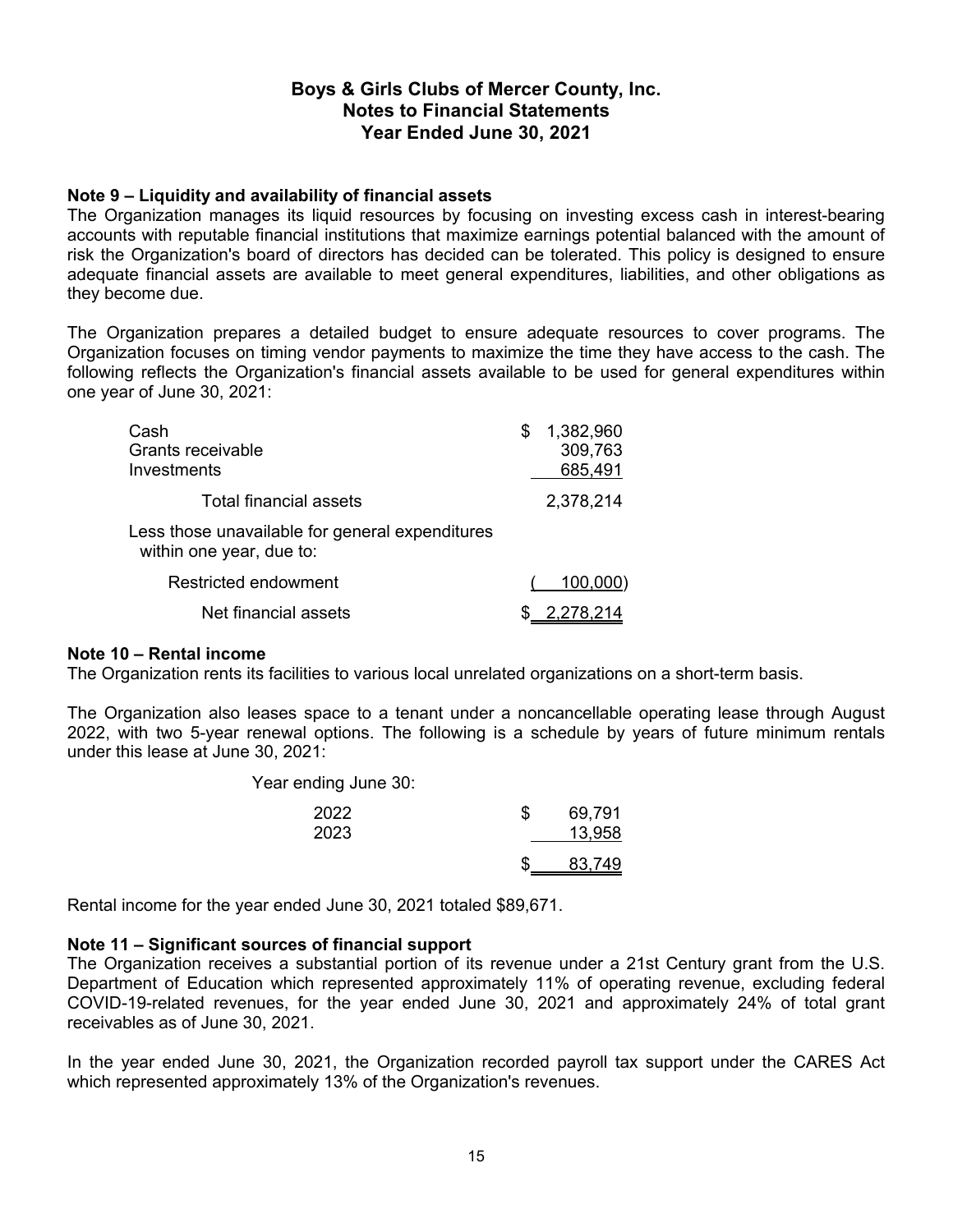## **Note 12 – Operating leases**

The Organization leases facilities to conduct its bike exchange and for storage space, both on a month-tomonth basis.

The Organization leases real property from the City of Trenton for a community playground and garden which was placed in service during May 2019, under a noncancellable operating lease expiring in September 2021. Future minimum rental payments due under the lease total \$1 per year through the lease term. The lease agreement provides for annual renewals upon agreement by both parties. The Organization is in the process of renewing this agreement with the City of Trenton.

Rent expense for the year ended June 30, 2021 totaled \$13,885.

## **Note 13 – Retirement plan**

The Organization has a defined contribution retirement plan created in accordance with Section 401(k) of the Internal Revenue Code. This Plan is available to full time employees after one continuous year of employment and who have reached 21 years of age with vesting over six years. Employees covered by the Plan may, at their discretion, contribute up to 92% of eligible compensation up to the current 401(k) retirement plan limits. Employer profit sharing contributions to the Plan are discretionary and are made on a calendar year basis.

The Plan requires employer matching contributions to the Plan with each pay period equal to 100% of participants' contributions up to 3% of eligible compensation and 50% of the next 2% of eligible compensation. Total employer contributions to this Plan for the year ended June 30, 2021 totaled \$97,393, including estimated profit sharing for the six months ended June 30, 2021 of \$27,000.

## **Note 14 – COVID-19**

In March 2020, the World Health Organization (WHO) declared COVID-19 a global pandemic. This pandemic event has resulted in significant business disruption and uncertainty in both global and U.S. markets. While management believes the Organization is in an appropriate position to weather the potential short-term effects of these world-wide events, the direct and long-term impact to the Organization and its financial statements is undetermined at this time.

## *PPP Loans*

In April 2020, the Organization received a loan of \$474,247, which is guaranteed by the U.S. Small Business Administration (SBA) under the Paycheck Protection Program (PPP). In May 2021 this loan was forgiven and is recognized as income in the accompanying financial statements for the year ended June 30, 2021.

In January 2021, the Organization received a second loan of \$463,875, which is guaranteed by the U.S. Small Business Administration (SBA) under the Paycheck Protection Program (PPP). This loan is forgivable when the Organization expends the funds for allowable expenses as defined by the PPP. Management believes that this loan will be forgiven in the year ending June 30, 2022, at which time, it will be recognized as income.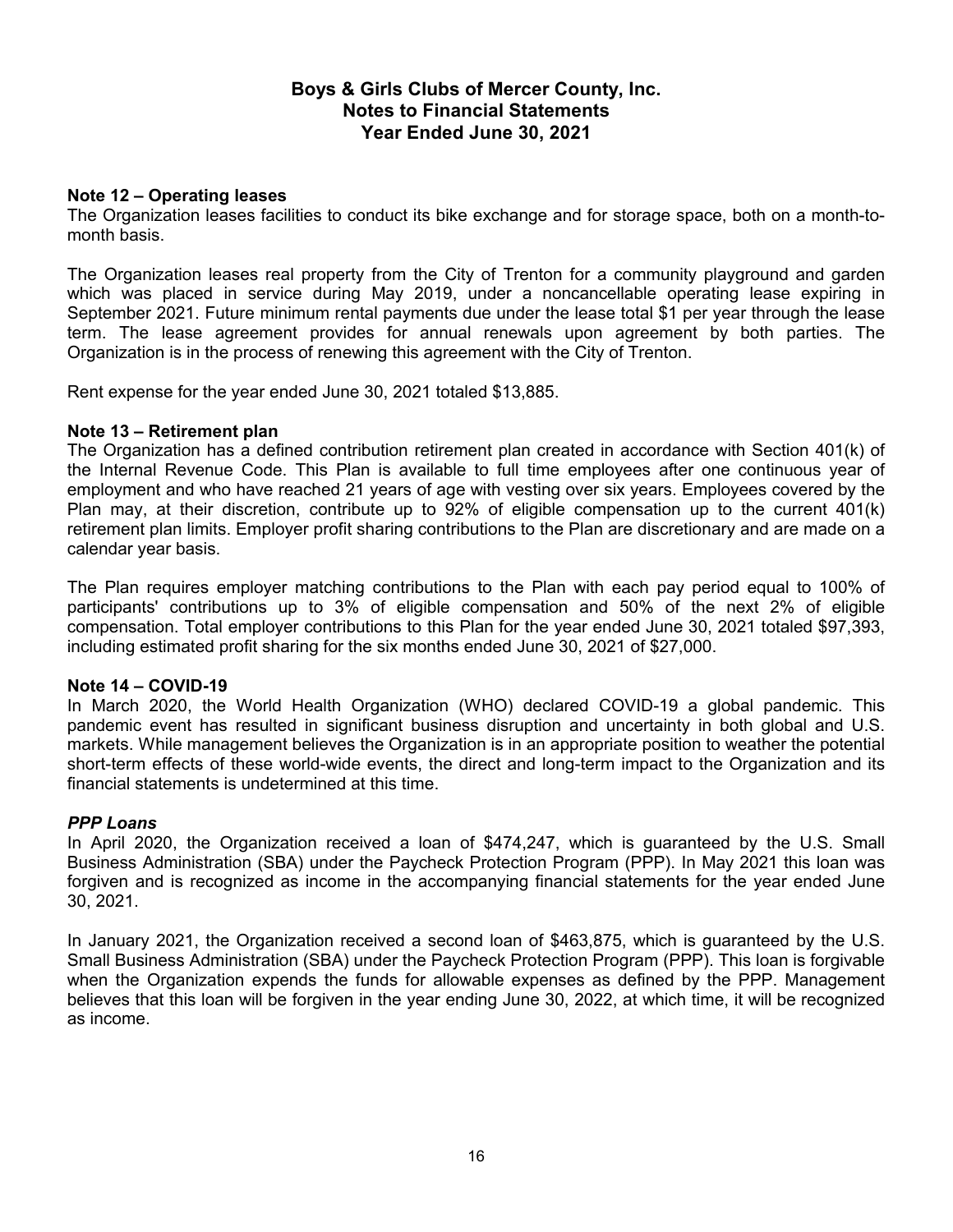## **Note 14 – COVID-19 (continued)** *Payroll tax assistance - CARES Act*

The CARES Act established the Employee Retention Tax Credit (ERTC) which provides a refundable payroll tax credit to organizations that were subject to full or partial COVID-19 shutdowns or whose gross receipts declined by a specified percentage when compared to the same quarter in the prior year. The Employee Retention Credit covers a capped amount of wages and health care benefit expenses per employee. The Organization has filed amended payroll tax returns and expects to receive \$694,076 in ERTC refunds for payroll periods through June 30, 2021.

Under the CARES Act, the Organization received credits for unemplyment insurance paid prior to June 30, 2021 which were subsequently reimbursed by the New Jersey Department of Labor totalling \$67,962.

## **Note 15 – Subsequent events**

The Organization has evaluated subsequent events through November 19, 2021, which is the date the financial statements were available to be issued. No significant events were noted.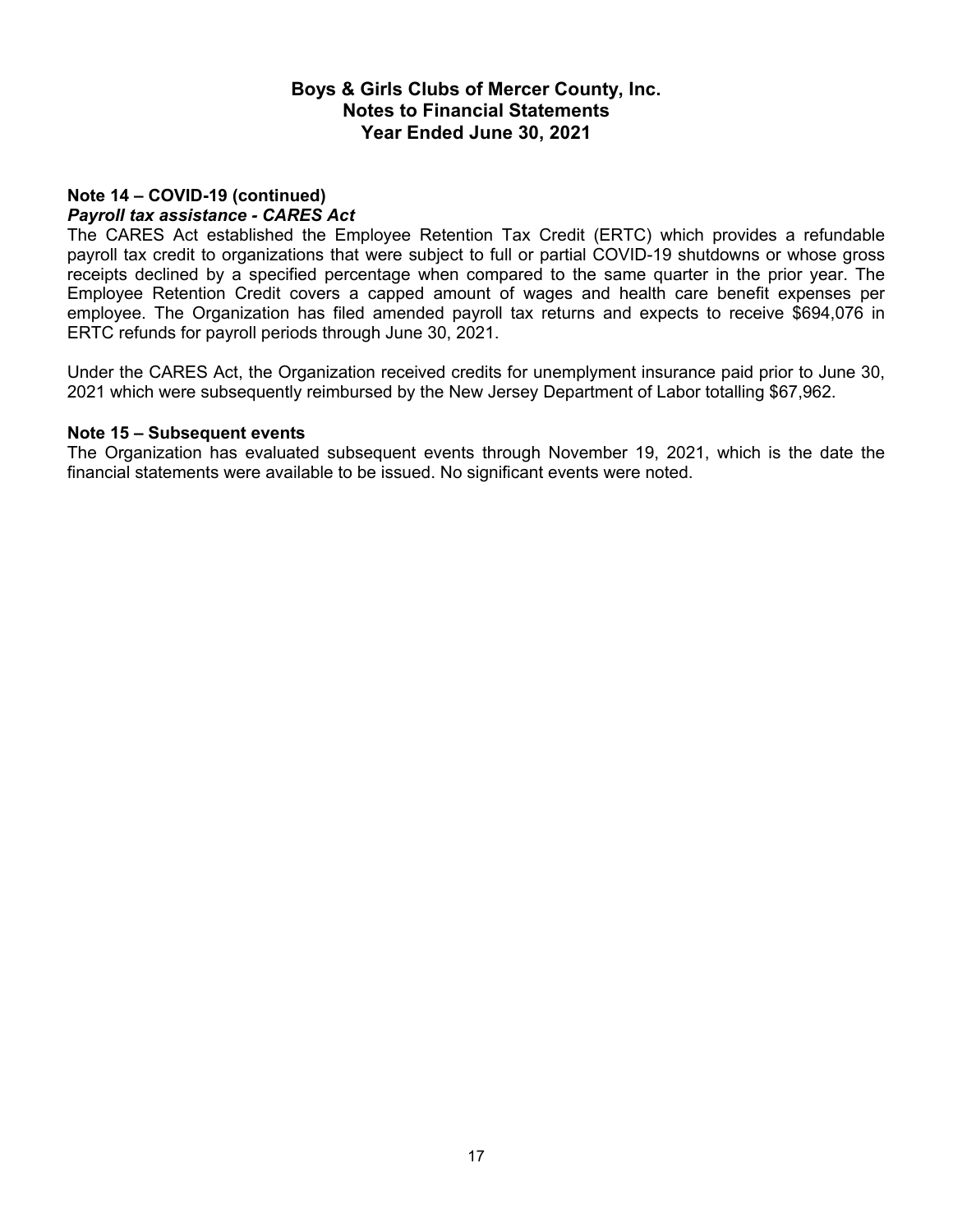

## **INDEPENDENT AUDITOR'S REPORT ON INTERNAL CONTROL OVER FINANCIAL REPORTING AND ON COMPLIANCE AND OTHER MATTERS BASED ON AN AUDIT OF FINANCIAL STATEMENTS PERFORMED IN ACCORDANCE WITH** *GOVERNMENT AUDITING STANDARDS*

To the Board of Directors Boys & Girls Clubs of Mercer County, Inc.

We have audited, in accordance with the auditing standards generally accepted in the United States of America and the standards applicable to financial audits contained in *Government Auditing Standards* issued by the Comptroller General of the United States, the financial statements of Boys & Girls Clubs of Mercer County, Inc., which comprise the statement of financial position as of June 30, 2021, and the related statements of activities, functional expenses and cash flows for the year then ended, and the related notes to the financial statements, and have issued our report thereon dated November 19, 2021.

## **Internal Control Over Financial Reporting**

In planning and performing our audit of the financial statements, we considered Boys & Girls Clubs of Mercer County, Inc.'s internal control over financial reporting (internal control) as a basis for designing audit procedures that are appropriate in the circumstances for the purpose of expressing our opinion on the financial statements, but not for the purpose of expressing an opinion on the effectiveness of Boys & Girls Clubs of Mercer County, Inc.'s internal control. Accordingly, we do not express an opinion on the effectiveness of the Organization's internal control.

A *deficiency in internal control* exists when the design or operation of a control does not allow management or employees, in the normal course of performing their assigned functions, to prevent, or detect and correct, misstatements on a timely basis. A *material weakness* is a deficiency, or a combination of deficiencies, in internal control, such that there is a reasonable possibility that a material misstatement of the entity's financial statements will not be prevented, or detected and corrected on a timely basis. A *significant deficiency* is a deficiency, or a combination of deficiencies, in internal control that is less severe than a material weakness, yet important enough to merit attention by those charged with governance.

Our consideration of internal control was for the limited purpose described in the first paragraph of this section and was not designed to identify all deficiencies in internal control that might be material weaknesses or significant deficiencies and therefore, material weaknesses or significant deficiencies may exist that have not been identified. Given these limitations, during our audit we did not identify any deficiencies in internal control that we consider to be material weaknesses. However, material weaknesses may exist that have not been identified.

Princeton

791 Alexander Road, Princeton, NJ 08540 T+1 609 452 2200 F+16094521065

#### Hamilton

2279 State Hwy #33, Suite 512, Hamilton, NJ 08690 T+16098072200 F+16099817373

#### Newtown

27 Cambridge Ln, Newtown, PA 18940 T+12677562200 F+16094521065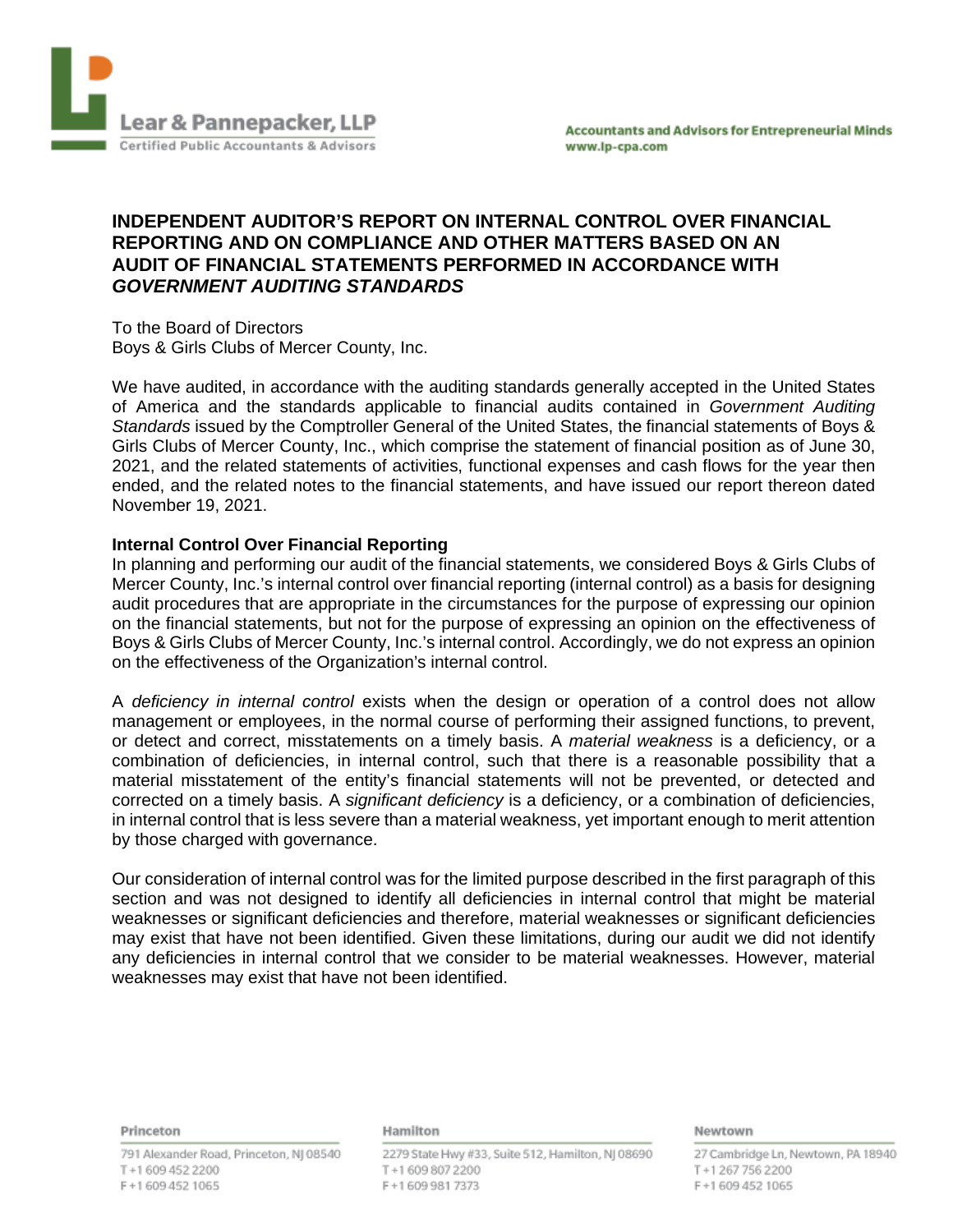## **INDEPENDENT AUDITOR'S REPORT ON INTERNAL CONTROL OVER FINANCIAL REPORTING AND ON COMPLIANCE AND OTHER MATTERS BASED ON AN AUDIT OF FINANCIAL STATEMENTS PERFORMED IN ACCORDANCE WITH** *GOVERNMENT AUDITING STANDARDS* **(continued)**

## **Compliance and Other Matters**

As part of obtaining reasonable assurance about whether Boys & Girls Clubs of Mercer County, Inc.'s financial statements are free from material misstatement, we performed tests of its compliance with certain provisions of laws, regulations, contracts, and grant agreements, noncompliance with which could have a direct and material effect on the financial statements. However, providing an opinion on compliance with those provisions was not an objective of our audit, and accordingly, we do not express such an opinion. The results of our tests disclosed no instances of noncompliance or other matters that are required to be reported under *Government Auditing Standards*.

## **Purpose of this Report**

The purpose of this report is solely to describe the scope of our testing of internal control and compliance and the results of that testing, and not to provide an opinion on the effectiveness of Boys & Girls Clubs of Mercer County, Inc.'s internal control or on compliance. This report is an integral part of an audit performed in accordance with *Government Auditing Standards* in considering Boys & Girls Clubs of Mercer County, Inc.'s internal control and compliance. Accordingly, this communication is not suitable for any other purpose.

# *Lear & Pannepacker, LLP*

**Princeton, New Jersey November 19, 2021**

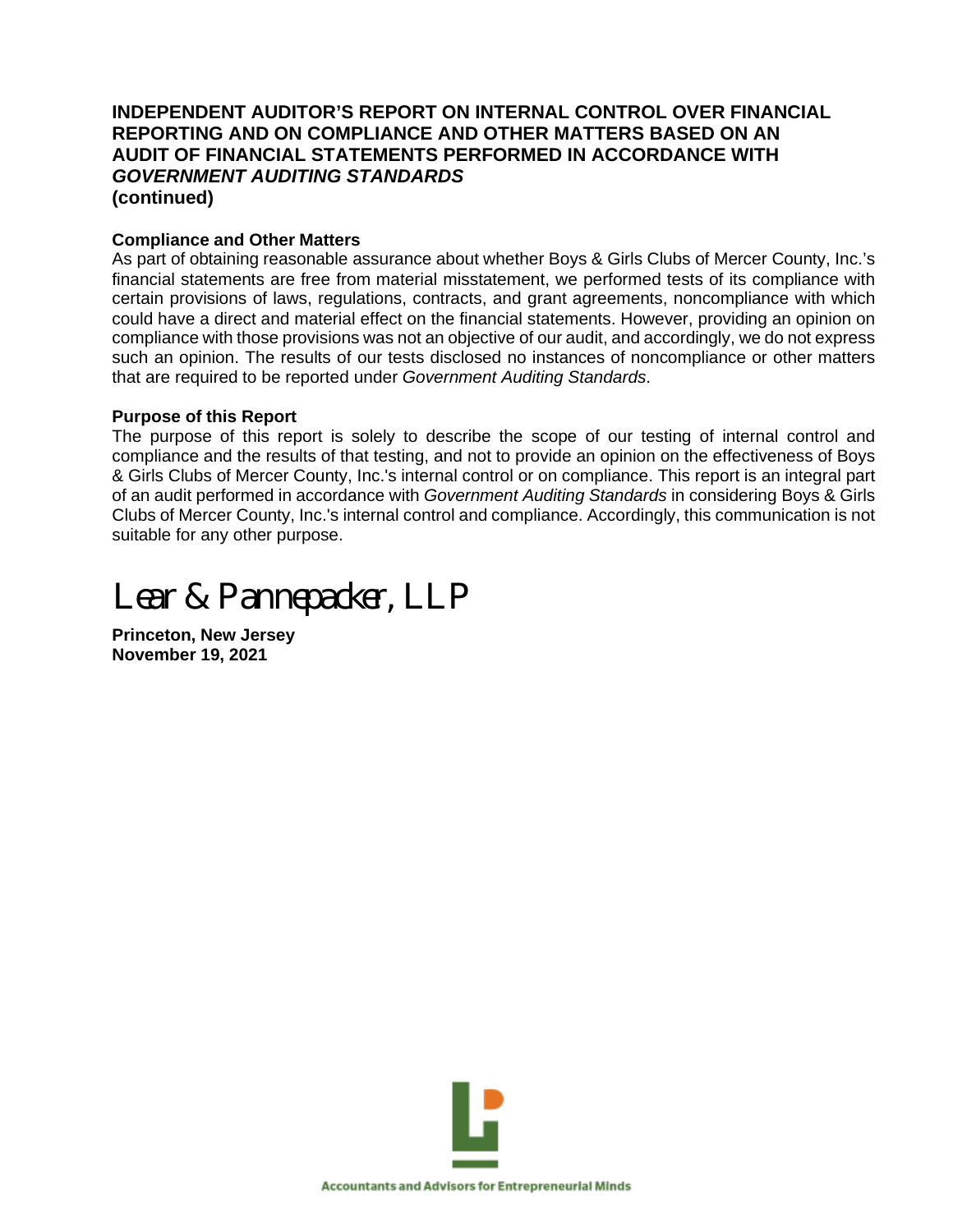

## **INDEPENDENT AUDITOR'S REPORT ON COMPLIANCE FOR EACH MAJOR PROGRAM AND ON INTERNAL CONTROL OVER COMPLIANCE REQUIRED BY THE UNIFORM GUIDANCE**

To the Board of Directors Boys & Girls Clubs of Mercer County, Inc.

## **Report on Compliance for Each Major Federal Program**

We have audited Boys & Girls Clubs of Mercer County, Inc.'s compliance with the types of compliance requirements described in the *OMB Compliance Supplement* that could have a direct and material effect on each of Boys & Girls Clubs of Mercer County, Inc.'s major Federal programs for the year ended June 30, 2021. Boys & Girls Clubs of Mercer County, Inc.'s major Federal programs are identified in the summary of auditor's results section of the accompanying schedule of findings and questioned costs.

## *Management's Responsibility*

Management is responsible for compliance with federal statutes, regulations, and the terms and conditions of its Federal awards applicable to its federal programs.

#### *Auditor's Responsibility*

Our responsibility is to express an opinion on compliance for each of Boys & Girls Clubs of Mercer County, Inc.'s major federal programs based on our audit of the types of compliance requirements referred to above. We conducted our audit of compliance in accordance with auditing standards generally accepted in the United States of America; the standards applicable to financial audits contained in *Government Auditing Standards*, issued by the Comptroller General of the United States; and the audit requirements of Title 2 U.S. *Code of Federal Regulations* Part 200, *Uniform Administrative Requirements, Cost Principles, and Audit Requirements for Federal Awards* (Uniform Guidance). Those standards and the Uniform Guidance require that we plan and perform the audit to obtain reasonable assurance about whether noncompliance with the types of compliance requirements referred to above, that could have a direct and material effect on a major federal program, occurred. An audit includes examining, on a test basis, evidence about Boys & Girls Clubs of Mercer County, Inc.'s compliance with those requirements and performing such other procedures as we considered necessary in the circumstances.

We believe that our audit provides a reasonable basis for our opinion on compliance for each major federal program. However, our audit does not provide a legal determination of Boys & Girls Clubs of Mercer County, Inc.'s compliance.

## *Opinion on Each Major Federal Program*

In our opinion, Boys & Girls Clubs of Mercer County, Inc. complied, in all material respects, with the types of compliance requirements referred to above that could have a direct and material effect on each of its major federal programs for the year ended June 30, 2021.

Princeton

#### Hamilton

791 Alexander Road, Princeton, NJ 08540 T+16094522200 F+16094521065

2279 State Hwy #33, Suite 512, Hamilton, NJ 08690 T+16098072200 F+16099817373

Newtown

27 Cambridge Ln, Newtown, PA 18940 T+12677562200 F+16094521065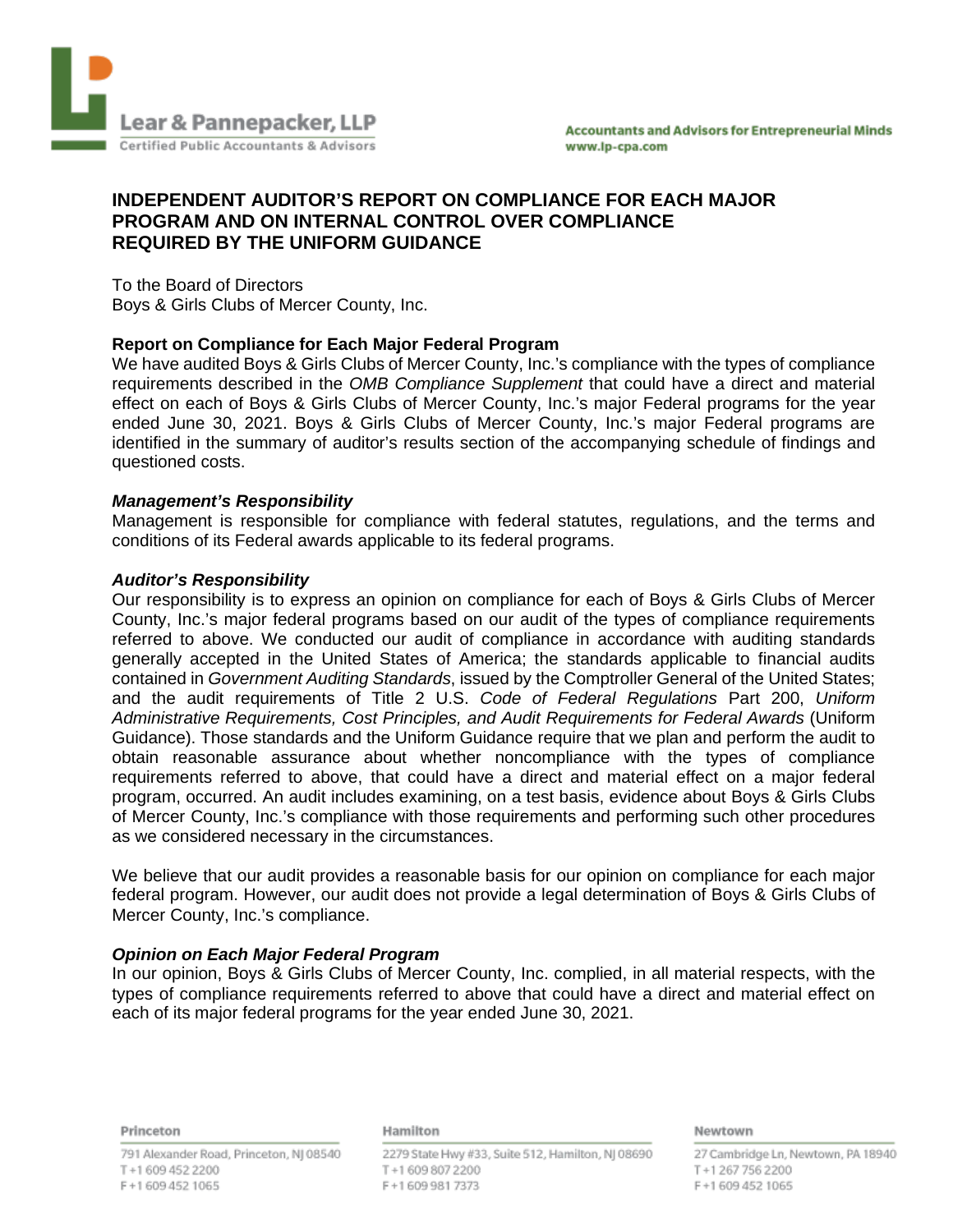## **INDEPENDENT AUDITOR'S REPORT ON COMPLIANCE FOR EACH MAJOR PROGRAM AND ON INTERNAL CONTROL OVER COMPLIANCE REQUIRED BY THE UNIFORM GUIDANCE (continued)**

#### **Report on Internal Control Over Compliance**

Management of Boys & Girls Clubs of Mercer County, Inc. is responsible for establishing and maintaining effective internal control over compliance with the types of compliance requirements referred to above. In planning and performing our audit of compliance, we considered Boys & Girls Clubs of Mercer County, Inc.'s internal control over compliance with the types of requirements that could have a direct and material effect on each major federal program to determine the auditing procedures that are appropriate in the circumstances for the purpose of expressing an opinion on compliance for each major federal program and to test and report on internal control over compliance in accordance with the Uniform Guidance, but not for the purpose of expressing an opinion on the effectiveness of internal control over compliance. Accordingly, we do not express an opinion on the effectiveness of Boys & Girls Clubs of Mercer County, Inc.'s internal control over compliance.

A *deficiency in internal control over compliance* exists when the design or operation of a control over compliance does not allow management or employees, in the normal course of performing their assigned functions, to prevent, or detect and correct, noncompliance with a type of compliance requirement of a federal program on a timely basis. A *material weakness in internal control over compliance* is a deficiency, or combination of deficiencies, in internal control over compliance, such that there is a reasonable possibility that material noncompliance with a type of compliance requirement of a federal program will not be prevented, or detected and corrected, on a timely basis. A *significant deficiency in internal control over compliance* is a deficiency, or a combination of deficiencies, in internal control over compliance with a type of compliance requirement of a federal program that is less severe than a material weakness in internal control over compliance, yet important enough to merit attention by those charged with governance.

Our consideration of internal control over compliance was for the limited purpose described in the first paragraph of this section and was not designed to identify all deficiencies in internal control over compliance that might be material weaknesses or significant deficiencies. We did not identify any deficiencies in internal control over compliance that we consider to be material weaknesses. However, material weaknesses may exist that have not been identified.

The purpose of this report on internal control over compliance is solely to describe the scope of our testing of internal control over compliance and the results of that testing based on the requirements of the Uniform Guidance. Accordingly, this report is not suitable for any other purpose.

# *Lear & Pannepacker, LLP*

**Princeton, New Jersey November 19, 2021**

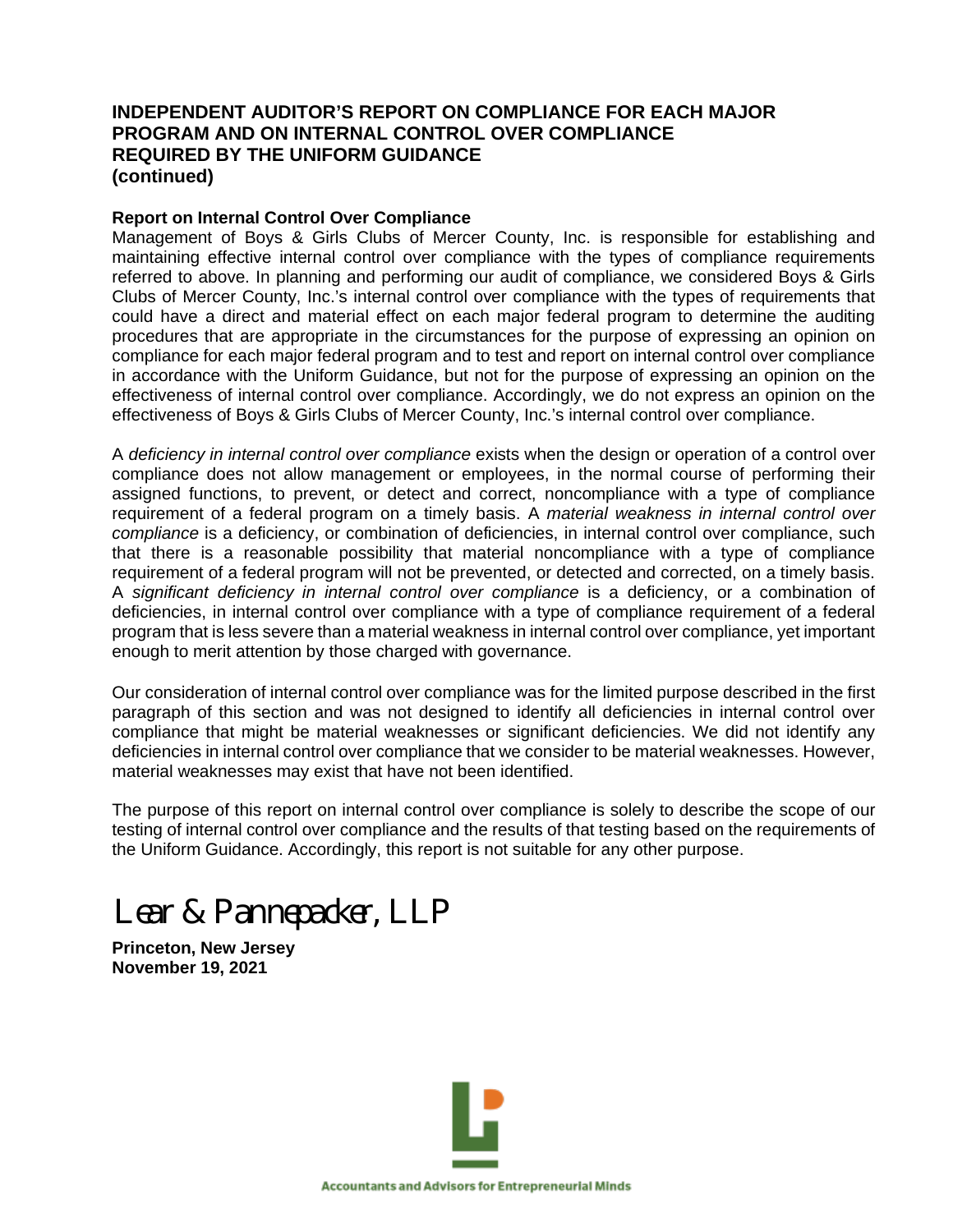## **Boys & Girls Clubs of Mercer County, Inc. Schedule of Expenditures of Federal and State Awards Year Ended June 30, 2021**

| Federal Grantor / Pass-Through Grantor                                                                                                                                                                                                                                                  | Assistance<br>Listing<br><b>Number</b> | Pass-Through Entity<br><b>Identifying Number</b> | <b>Contract Period</b>                           | Federal<br><b>Expenditures</b> | State<br>Expenditures |
|-----------------------------------------------------------------------------------------------------------------------------------------------------------------------------------------------------------------------------------------------------------------------------------------|----------------------------------------|--------------------------------------------------|--------------------------------------------------|--------------------------------|-----------------------|
| U.S. Department of Education-21st Century Community<br>Learning Centers Program, passed through NJ<br>Department of Education<br>U.S. Department of Education-21st Century Community<br>Learning Centers Program passed through NJ<br>Department of Education                           | 84.287<br>84.287                       | 20-EK53-H05<br>21-EK56-H05                       | 9/1/2019 to 8/31/2020<br>9/1/2020 to 8/31/2021   | 163,433 \$<br>\$<br>323,074    |                       |
| Total U.S. Department of Education                                                                                                                                                                                                                                                      |                                        |                                                  |                                                  | 486,507                        |                       |
| U.S. Department of Health and Human Services, Temporary<br>Assistance for Needy Families, passed through NJ<br>Department of Children and Families<br>U.S. Department of Health and Human Services, Social<br>Services Block Grant, passed through NJ Alliance of Boys<br>& Girls Clubs | 93.558<br>93.667                       | 21AKLP<br>2021-05166-0100-00                     | 7/1/2020 to 6/30/2021<br>11/1/2020 to 05/30/2021 | 50,000<br>17,157               | 50,000                |
| Total U.S. Department of Health and Human Services                                                                                                                                                                                                                                      |                                        |                                                  |                                                  | 67,157                         | 50,000                |
| U.S. Department of Agriculture, Child and Adult Care Food<br>Program, passed through NJ Division of Food & Nutrition<br>U.S. Department of Agriculture, Child and Adult Care Food                                                                                                       | 10.558                                 | 2021.1107                                        | 10/1/2019 to 9/30/2020                           | 56,832                         |                       |
| Program, passed through NJ Division of Food & Nutrition<br>U.S. Department of Agriculture, Summer Food Service                                                                                                                                                                          | 10.558                                 | 2021.1107                                        | 10/1/2020 to 9/30/2021                           | 77,727                         |                       |
| Program for Children, Division of Food & Nutrition<br>U.S. Department of Agriculture, Summer Food Service<br>Program for Children, Division of Food & Nutrition                                                                                                                         | 10.559<br>10.559                       | 21200113<br>21200113                             | 10/1/2019 to 9/30/2020<br>10/1/2020 to 9/30/2021 | 31,898<br>3,125                |                       |
| Total U.S. Department of Agriculture                                                                                                                                                                                                                                                    |                                        |                                                  |                                                  | 169,582<br>\$                  | - \$                  |

*See notes to schedule of expenditures of state and federal awards*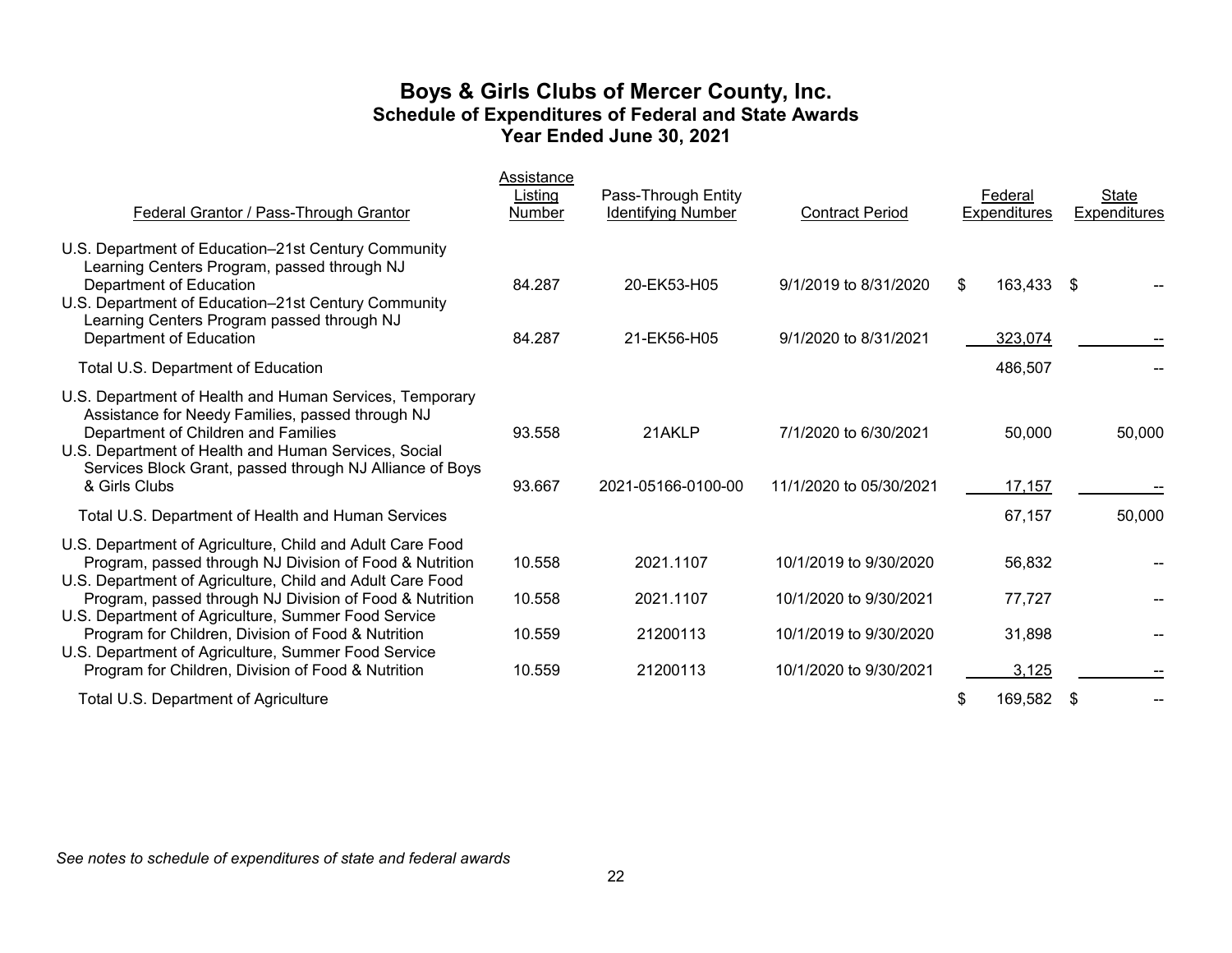## **Boys & Girls Clubs of Mercer County, Inc. Schedule of Expenditures of Federal and State Awards (continued) Year Ended June 30, 2021**

| U.S. Department of Justice, Juvenile Mentoring Program,<br>passed through Boys & Girls Clubs of America<br>16.726<br>1/1/2020 to 12/31/2020<br>23,785<br>2019-MU-FX-0003<br>- \$<br>S.<br>U.S. Department of Justice, Juvenile Mentoring Program,<br>passed through Boys & Girls Clubs of America<br>16.726<br>2020-JU-FX-0029<br>1/1/2021 to 12/31/2021<br>13,785<br>U.S. Department of Justice, Office of Juvenile Justice and<br>Delinquency Prevention - United States Soccer<br><b>Federation Foundation</b><br>16.726<br>2019-JU-FX-0009<br>7/1/2020 to 06/30/2021<br>76,892<br>Total U.S. Department of Justice<br>114,462<br>NJ Department of Education (passed through Boys & Girls<br>Club of New Jersey)<br>20E00096<br>11/1/2019 to 8/31/2020<br>NJ Department of State - Office of Faith Based Initiatives,<br>2021 Social Innovation<br>OFBI21SI-059<br>7/1/2020 to 6/30/2021<br><b>Total Federal and State Awards</b><br>837.708 | Federal Grantor / Pass-Through Grantor | Assistance<br>Listing<br>Number | Pass-Through Entity<br><b>Identifying Number</b> | <b>Contract Period</b> | Federal<br><b>Expenditures</b> | State<br>Expenditures |
|-------------------------------------------------------------------------------------------------------------------------------------------------------------------------------------------------------------------------------------------------------------------------------------------------------------------------------------------------------------------------------------------------------------------------------------------------------------------------------------------------------------------------------------------------------------------------------------------------------------------------------------------------------------------------------------------------------------------------------------------------------------------------------------------------------------------------------------------------------------------------------------------------------------------------------------------------|----------------------------------------|---------------------------------|--------------------------------------------------|------------------------|--------------------------------|-----------------------|
|                                                                                                                                                                                                                                                                                                                                                                                                                                                                                                                                                                                                                                                                                                                                                                                                                                                                                                                                                 |                                        |                                 |                                                  |                        |                                |                       |
|                                                                                                                                                                                                                                                                                                                                                                                                                                                                                                                                                                                                                                                                                                                                                                                                                                                                                                                                                 |                                        |                                 |                                                  |                        |                                |                       |
|                                                                                                                                                                                                                                                                                                                                                                                                                                                                                                                                                                                                                                                                                                                                                                                                                                                                                                                                                 |                                        |                                 |                                                  |                        |                                |                       |
|                                                                                                                                                                                                                                                                                                                                                                                                                                                                                                                                                                                                                                                                                                                                                                                                                                                                                                                                                 |                                        |                                 |                                                  |                        |                                | 17,239                |
|                                                                                                                                                                                                                                                                                                                                                                                                                                                                                                                                                                                                                                                                                                                                                                                                                                                                                                                                                 |                                        |                                 |                                                  |                        |                                | 12,750                |
|                                                                                                                                                                                                                                                                                                                                                                                                                                                                                                                                                                                                                                                                                                                                                                                                                                                                                                                                                 |                                        |                                 |                                                  |                        |                                | 79,989                |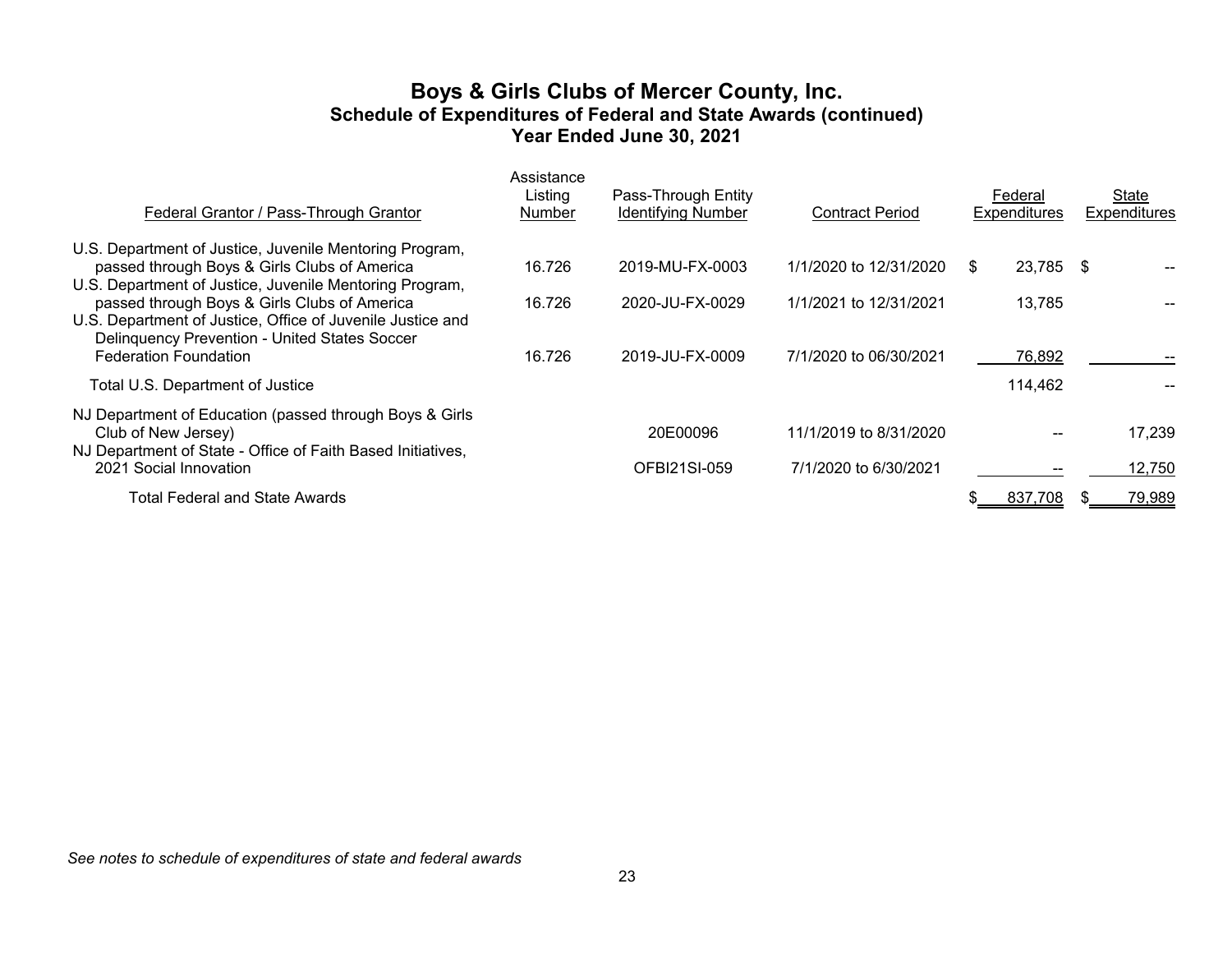## **Boys & Girls Clubs of Mercer County, Inc. Notes to Schedule of Expenditures of Federal and State Awards Year Ended June 30, 2021**

## **Note 1 – Basis of presentation**

The accompanying Schedule of Expenditures of Federal and State Awards presents the activities of state and federal grant award programs of Boys & Girls Clubs of Mercer County, Inc. ("the Organization"). The nature of the Organization is described in Note 1 of the general financial statements. All federal awards included on the Schedule of Expenditures of Federal and State Awards are passed through from state agencies and other not-for-profit organizations.

## **Note 2 – Basis of accounting**

The accompanying Schedule of Expenditures of Federal and State Awards is presented using the accrual basis of accounting. This basis of accounting is described in Note 1 to the Organization's general financial statements.

## **Note 3 – Indirect costs**

The Organization has not elected to use the 10% de minimus indirect cost rate for the year ended June 30, 2021.

## **Note 4 – Subrecipients**

There were no awards passed through to subrecipients for the year ended June 30, 2021.